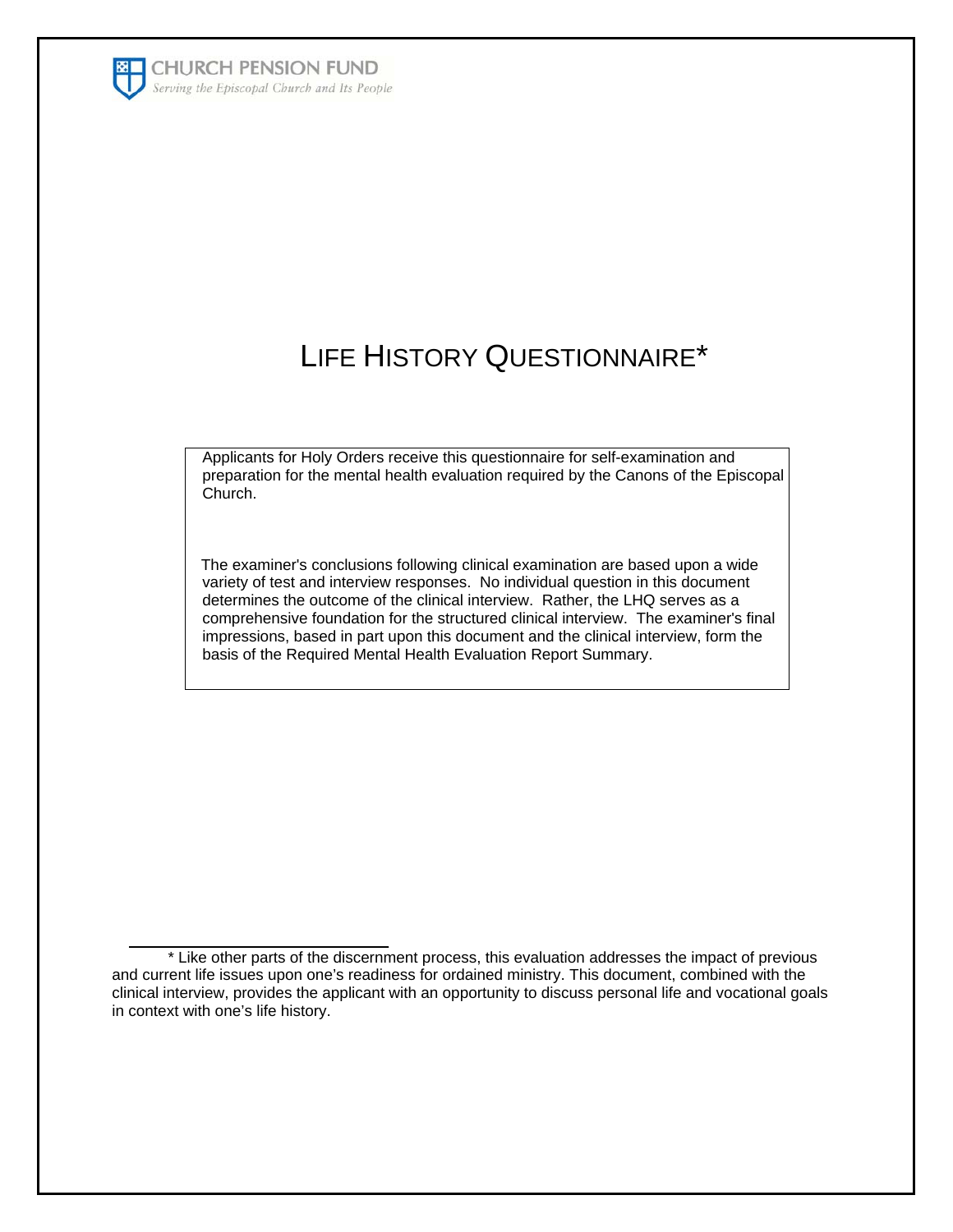| <b>DIRECTIONS:</b>    | This questionnaire contains a series of items regarding your background,<br>experiences, and beliefs. Please read each question carefully. For each<br>question, type a response. For some items, you will be asked to type your<br>answer in the space following each question. Other confidential questions will<br>require you to check a response option for your answer. |
|-----------------------|-------------------------------------------------------------------------------------------------------------------------------------------------------------------------------------------------------------------------------------------------------------------------------------------------------------------------------------------------------------------------------|
| DO NOT skip<br>items. | If a question does not apply to you, type "Does Not Apply" or "N/A."                                                                                                                                                                                                                                                                                                          |
|                       | If you opt to handwrite this questionnaire, please use an <b>INK PEN</b> .                                                                                                                                                                                                                                                                                                    |

**If you need additional space for an answer, please use the blank pages at the end of this questionnaire.** 

| <b>IDENTIFYING INFORMATION</b> |               |  |
|--------------------------------|---------------|--|
| Name (Last, First, MI):        | Today's Date: |  |
| <b>Current Address:</b>        | Birthdate:    |  |
| City, State, Zip:              | Age:          |  |
| Telephone Number(s):           | SSN:          |  |
| Sponsoring Diocese:            |               |  |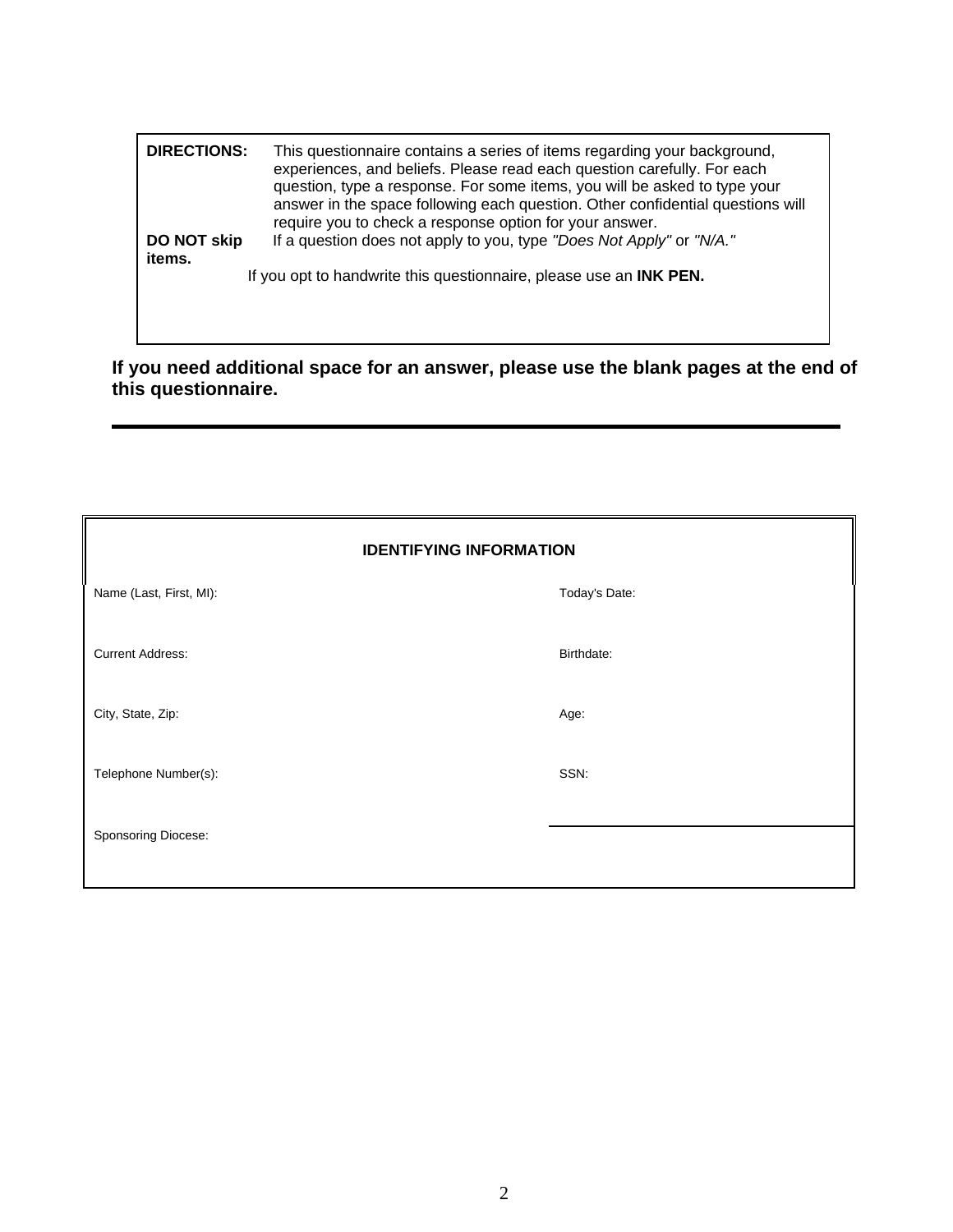|    | <b>CURRENT LIFE STATUS</b>                                                                                                                                                                                                                                    |
|----|---------------------------------------------------------------------------------------------------------------------------------------------------------------------------------------------------------------------------------------------------------------|
| 1. | <b>Social/Marital Status</b><br>What is your current marital status? (If separated or divorced, please complete all that apply.)<br>Single<br>□<br>$\Box$ Married<br>Date:<br>Remarried<br>Date:<br>П.<br>Divorced<br>П<br>Date:                              |
| 2. | $\Box$ Separated<br>Date:<br>□ Other (describe): <u></u><br>With whom do you live at present? (Enter the names of all person(s) currently living with you, ages, and relationships.)<br>Relationship<br>Name<br>Age                                           |
|    |                                                                                                                                                                                                                                                               |
| 3. | $\Box$ Own<br>$\Box$ Rent<br>Do you currently own or rent a home or condominium?<br>Length of time at present address: _____                                                                                                                                  |
| 4. | Do you or anyone in your family/household have any learning, medical, or emotional problems?<br>$\square$ No<br>$\Box$ Yes<br>If "YES," what are your/their needs?                                                                                            |
| 5. | Describe your current social support system indicating who the most important people in your life are.                                                                                                                                                        |
| 6. | Generally speaking, how is your physical health RIGHT NOW? Mark your response using the list below:<br>$\Box$ Excellent<br>$\Box$ Failing<br>$\Box$ Average<br>□Above Average<br>□Very Poor<br>$\square$ Good<br>$\Box$ Poor<br>□ Below Average<br>□Very good |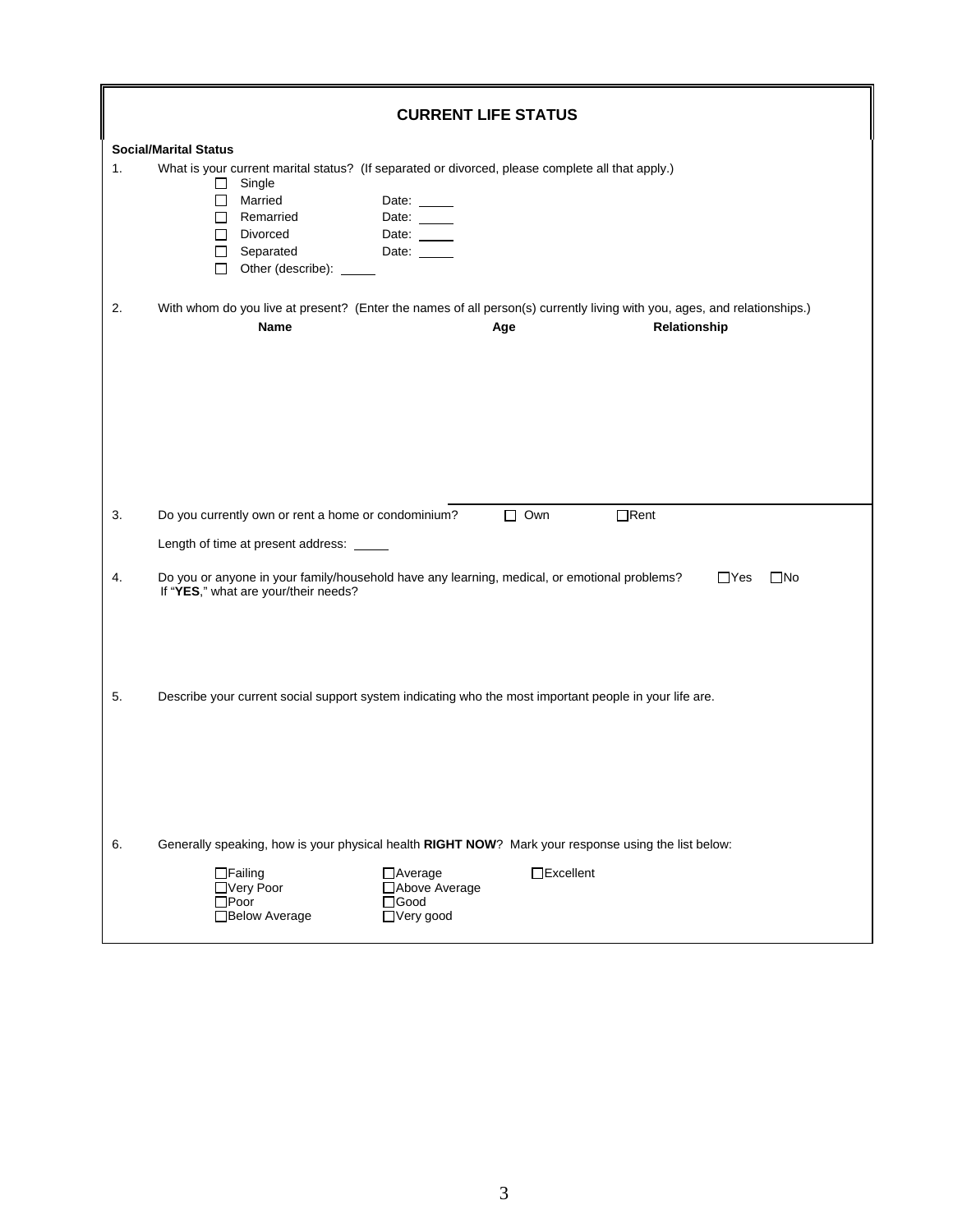| 7.  | Are you currently under the care of a physician for any medical condition(s)?<br>If "YES," please describe the condition(s) briefly:                                                                                                                                                                                                                                                                                                                                                                                                                                                                                                                                                                                                                                                                                                                                                                                                  |                                                                       |                                                                                                                                                                                                                                                                                                                                                                                                                             | $\Box$ Yes $\Box$ No                                                                                                                                                                                                                                                                                |
|-----|---------------------------------------------------------------------------------------------------------------------------------------------------------------------------------------------------------------------------------------------------------------------------------------------------------------------------------------------------------------------------------------------------------------------------------------------------------------------------------------------------------------------------------------------------------------------------------------------------------------------------------------------------------------------------------------------------------------------------------------------------------------------------------------------------------------------------------------------------------------------------------------------------------------------------------------|-----------------------------------------------------------------------|-----------------------------------------------------------------------------------------------------------------------------------------------------------------------------------------------------------------------------------------------------------------------------------------------------------------------------------------------------------------------------------------------------------------------------|-----------------------------------------------------------------------------------------------------------------------------------------------------------------------------------------------------------------------------------------------------------------------------------------------------|
| 8.  | Generally speaking, how is your mental health RIGHT NOW? Mark your response using the list below:<br>$\Box$ Failing<br>$\Box$ Average<br>$\Box$ Very Poor<br>$\Box$ Above Average<br>$\Box$ Poor<br>$\Box$ Good<br>□ Below Average<br>$\Box$ Very good                                                                                                                                                                                                                                                                                                                                                                                                                                                                                                                                                                                                                                                                                | $\Box$ Excellent                                                      |                                                                                                                                                                                                                                                                                                                                                                                                                             |                                                                                                                                                                                                                                                                                                     |
| 9.  | Describe any present day life circumstances causing you distress including stressful life events and/or stressful roles.                                                                                                                                                                                                                                                                                                                                                                                                                                                                                                                                                                                                                                                                                                                                                                                                              |                                                                       |                                                                                                                                                                                                                                                                                                                                                                                                                             |                                                                                                                                                                                                                                                                                                     |
| 10. | Are you currently under the care of a mental health provider for any reason?<br>If "YES," please describe briefly:                                                                                                                                                                                                                                                                                                                                                                                                                                                                                                                                                                                                                                                                                                                                                                                                                    |                                                                       |                                                                                                                                                                                                                                                                                                                                                                                                                             | $\Box$ Yes $\Box$ No                                                                                                                                                                                                                                                                                |
| 11. | Review the following list of problems. Mark any problems that may pertain to you in the present, past, or both.<br>Past<br><b>Present</b><br>1000000000000000000000000<br>$\Box$<br>Nervousness<br>П<br>Fears<br>□<br>Shyness<br>$\Box$<br>Finances<br>□<br><b>Divorce</b><br>$\Box$<br>Friends<br>$\Box$<br>Memory<br>$\Box$<br>Anger<br>□<br>Unhappiness<br>$\Box$<br>Self-control<br>$\Box$<br>Ambition<br>$\Box$<br><b>Inferiority Feelings</b><br>□<br><b>Bowel Troubles</b><br>$\Box$<br>Insomnia<br>$\Box$<br>Nightmares<br>$\Box$<br>Loneliness<br>□<br>Pregnancy<br>$\Box$<br>Contraception<br>$\Box$<br>Education<br>$\Box$<br>Parenting<br>$\Box$<br>Children<br>$\Box$<br>Work<br>□<br>Substance Abuse<br>П<br><b>Guilt Feelings</b><br>Relationships<br>00000<br>□<br><b>Crying Episodes</b><br>Impotence<br>$\Box$<br>Muscle Aches<br>□<br>П<br>Other<br>Add comments regarding any problems you may have marked above: | Past<br>$\Box$<br>$\Box$<br>1000000000000000000000<br>200<br>200<br>Ō | <b>Present</b><br>$\Box$<br>Depression<br>Headaches<br><b>Tiredness</b><br>Separation<br>Drug Use<br>$\Box$<br>Alcohol Use<br>□<br><b>Extreme Fatigue</b><br>□<br>Sleep<br>П<br>$\Box$<br>$\Box$<br>Concentration<br>$\Box$<br><b>Stress</b><br>ō<br>Temper<br><b>Career Choices</b><br>$\Box$<br>Relaxation<br>П<br>Marriage<br>School<br>$\Box$<br>Sadness<br><b>Legal Matters</b><br>My Thoughts<br>$\Box$<br>П<br>Other | <b>Making Decisions</b><br><b>Inhibited Sexual Desires</b><br>Suicidal Thoughts<br><b>Health Problems</b><br>Stomach Trouble<br>Energy (Increased or Decreased)<br>Appetite (Increased or Decreased)<br>Intrusive or Unwanted Thoughts<br>Dizziness/Fainting<br>Decreased/Increased Sexual Interest |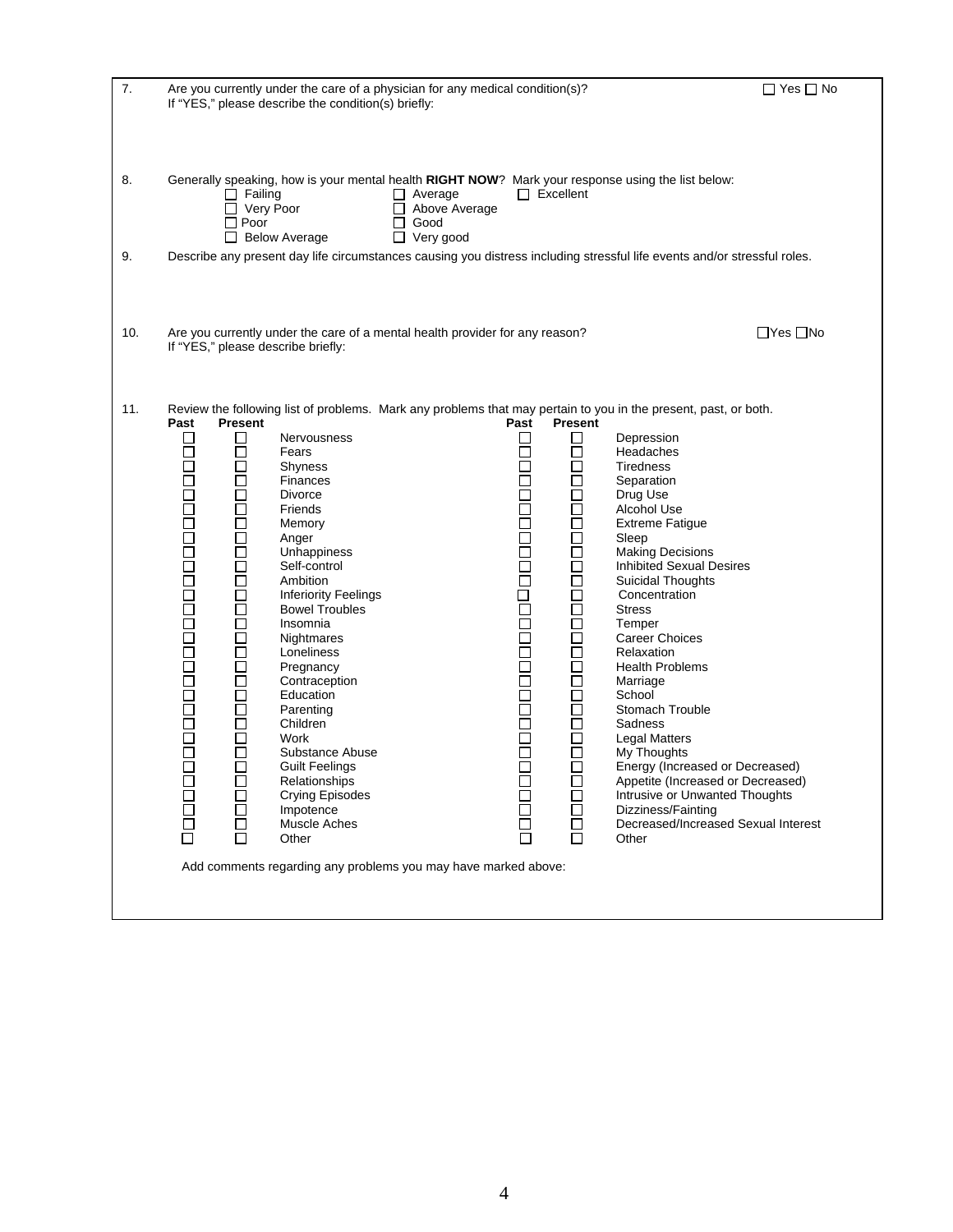| 12. | What is your personal annual income from all sources?<br>Under \$15,000<br>$\Box$ \$60,000 -- \$74,999<br>$\mathsf{L}$<br>\$15,000 -- \$24,999<br>$\Box$ \$75,000 -- \$99,999<br>\$25,000 -- \$39,999<br>$\Box$ \$100,000 -- \$150,000<br>\$40,000 -- \$49,999<br>$\Box$ Over \$150,000 per year<br>\$50,000 - \$59,999 |
|-----|-------------------------------------------------------------------------------------------------------------------------------------------------------------------------------------------------------------------------------------------------------------------------------------------------------------------------|
| 13. | What is your current occupational status?                                                                                                                                                                                                                                                                               |
|     | Employed Full-time<br>□ Unemployed<br><b>Employed Part-time</b><br>П<br>$\Box$                                                                                                                                                                                                                                          |
|     | If "Employed," please complete the following:                                                                                                                                                                                                                                                                           |
|     | Current Employer: _____<br>Position Title: ____<br>Date Hired: _____                                                                                                                                                                                                                                                    |
| 14. | To whom are you responsible in your current position:                                                                                                                                                                                                                                                                   |
|     | Supervisor's Name: _____<br>Title:                                                                                                                                                                                                                                                                                      |
| 15. | Have you encountered any problems in this or prior professional relationships?<br>$\Box$ Yes $\Box$ No<br>If "YES," please describe:                                                                                                                                                                                    |
| 16. | How have you asked for help within your present job?                                                                                                                                                                                                                                                                    |
| 17. | What kinds of people give you the most difficulty in your current position?                                                                                                                                                                                                                                             |
| 18. | Describe the type of work you enjoy the most.                                                                                                                                                                                                                                                                           |
| 19. | Describe the type of work you enjoy the least.                                                                                                                                                                                                                                                                          |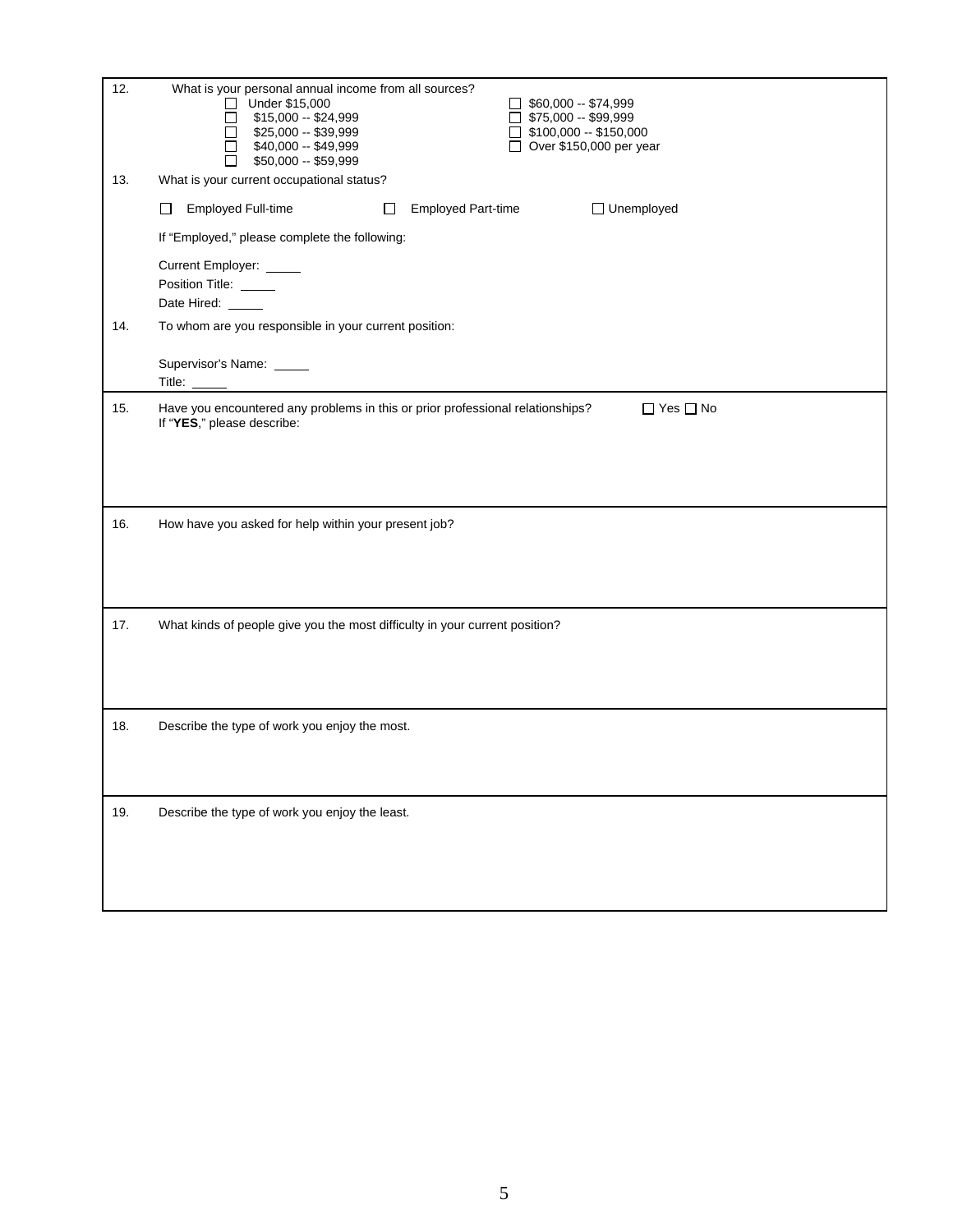|            | <b>Family/Social/Developmental History</b>                                                                                                                                                                                                                                                                                                                                                                                                                                                                                                                                                                                                                                                                                                                                                                                                                                                                                                                                                                                                                                                                                                                                                                                                                                                                                                                                                                                                                                                                                                                                                                                                                                                                                                                                                                                                                                                                                                                                                                                                                                                                                                                                                     |  |  |  |  |
|------------|------------------------------------------------------------------------------------------------------------------------------------------------------------------------------------------------------------------------------------------------------------------------------------------------------------------------------------------------------------------------------------------------------------------------------------------------------------------------------------------------------------------------------------------------------------------------------------------------------------------------------------------------------------------------------------------------------------------------------------------------------------------------------------------------------------------------------------------------------------------------------------------------------------------------------------------------------------------------------------------------------------------------------------------------------------------------------------------------------------------------------------------------------------------------------------------------------------------------------------------------------------------------------------------------------------------------------------------------------------------------------------------------------------------------------------------------------------------------------------------------------------------------------------------------------------------------------------------------------------------------------------------------------------------------------------------------------------------------------------------------------------------------------------------------------------------------------------------------------------------------------------------------------------------------------------------------------------------------------------------------------------------------------------------------------------------------------------------------------------------------------------------------------------------------------------------------|--|--|--|--|
| Father:    |                                                                                                                                                                                                                                                                                                                                                                                                                                                                                                                                                                                                                                                                                                                                                                                                                                                                                                                                                                                                                                                                                                                                                                                                                                                                                                                                                                                                                                                                                                                                                                                                                                                                                                                                                                                                                                                                                                                                                                                                                                                                                                                                                                                                |  |  |  |  |
| 20.<br>21. | Father's Name:<br>Date of Birth:<br>Age:<br>(If deceased, complete Item 21, otherwise go to Item 22.)<br>Ethnic Background:<br>Nature of Employment/Profession: _____<br>If your father is not alive, please answer the following questions:<br>a. Year of his death: ______ c. Your age at his death: _____                                                                                                                                                                                                                                                                                                                                                                                                                                                                                                                                                                                                                                                                                                                                                                                                                                                                                                                                                                                                                                                                                                                                                                                                                                                                                                                                                                                                                                                                                                                                                                                                                                                                                                                                                                                                                                                                                   |  |  |  |  |
|            | b. His age at death: ______ d. Cause of death:                                                                                                                                                                                                                                                                                                                                                                                                                                                                                                                                                                                                                                                                                                                                                                                                                                                                                                                                                                                                                                                                                                                                                                                                                                                                                                                                                                                                                                                                                                                                                                                                                                                                                                                                                                                                                                                                                                                                                                                                                                                                                                                                                 |  |  |  |  |
| 22.        | I consider the following to have been true of my father while I was a child. (Mark all that apply.)<br>$\Box$ Home very little, absent<br>$\Box$ Home almost always, present<br>$\Box$ Powerless, victim, target, helpless<br>$\Box$ Powerful, capable, independent<br>$\Box$ Sad, blue, pessimistic<br>□ Optimistic, cheerful, hopeful<br>$\Box$ Poorly read, uninformed<br>$\Box$ Well-read, informed<br>$\Box$ Uneducated<br>$\Box$ Well-educated<br>$\Box$ Thoughtless, shallow, superficial<br>$\Box$ Thorough, substantial, thoughtful<br>$\Box$ Inconsistent, easily upset, unstable<br>$\Box$ Stable, calm, consistent<br>$\Box$ Chaotic, unstable, unreliable<br>$\Box$ Reliable, stable, orderly<br>$\Box$ Trusting, open<br>$\Box$ Closed, controlling<br>$\Box$ Overly critical<br>$\Box$ Esteem building or enhancing<br>$\Box$ Permissive, flexible rules<br>$\Box$ Rigid rules, restrictive<br>Spanked, beat, hit, slapped, whipped<br>$\Box$ Rarely disciplined physically<br>$\Box$ Criticism, guilt, loss of love, shame<br>$\Box$ Rarely disciplined emotionally<br>$\Box$ Cold, distant, unavailable<br>Available, warm, close<br>$\Box$ Intrusive, disrespectful<br>$\Box$ Respectful, considerate<br>$\Box$ Critical, conditional<br>$\Box$ Supportive, accepting<br>$\Box$ Especially honest<br>$\Box$ Dishonest<br>$\Box$ Easy for me to confide in<br>$\Box$ Difficult for me to confide in<br>$\Box$ Easy for me to respect<br>$\Box$ Difficult for me to respect<br>$\Box$ Sure, secure, confident<br>$\Box$ Tense, worried, unsure<br>Assertive, bold<br>$\Box$ Passive, meek, timid<br>$\Box$ Self-centered, self-indulgent<br>$\Box$ Generous, empathic<br>$\Box$ In ill health or injured<br>$\Box$ Always in good health<br>Mis-used alcohol<br>$\Box$ Drank none or very little<br>$\Box$ Used none or very little street drugs<br>$\Box$ Mis-used street drugs<br>$\Box$ Mis-used medications<br>$\Box$ Used medications only as prescribed<br>□<br>Legal problems: _____<br>Employment problems:<br>П<br>Financial problems: _____<br>$\Box$ Fidelity problems: $\Box$<br>Sexual problems: _____<br>$\Box$ Marital problems: $\_\_$<br>□<br>Other problems: |  |  |  |  |

 $\mathsf{I}$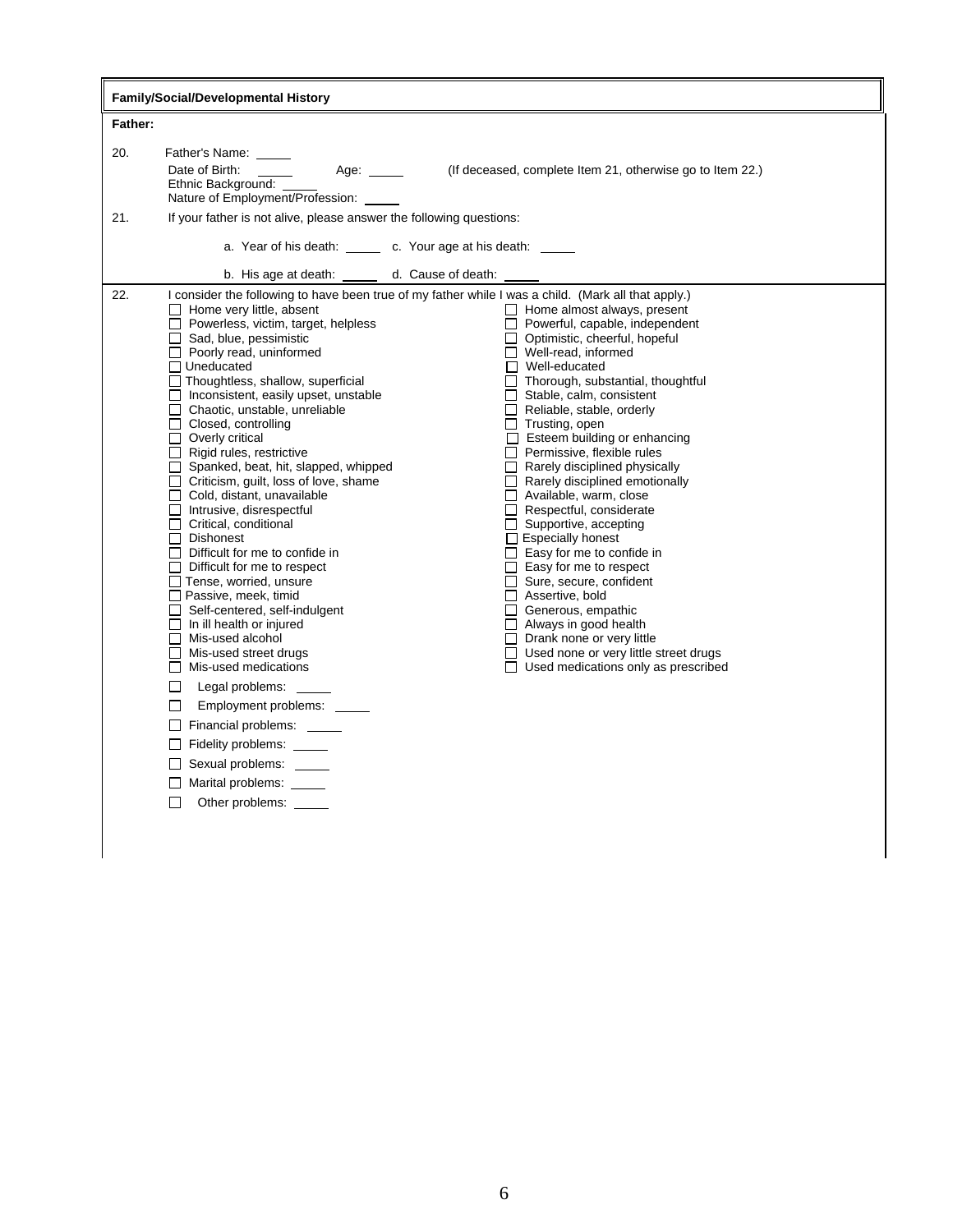| 23.     | What kind of person was your father?                                                                                                           |
|---------|------------------------------------------------------------------------------------------------------------------------------------------------|
|         |                                                                                                                                                |
|         |                                                                                                                                                |
|         |                                                                                                                                                |
| 24.     | Describe your relationship with your father:                                                                                                   |
|         |                                                                                                                                                |
|         |                                                                                                                                                |
|         |                                                                                                                                                |
| 25.     | Describe your earliest memory of your father:                                                                                                  |
|         |                                                                                                                                                |
|         |                                                                                                                                                |
|         |                                                                                                                                                |
| 26.     | Please describe any substitute paternal influences throughout childhood/adolescence (e.g., stepfather, adopted father,<br>"surrogate" father). |
|         |                                                                                                                                                |
|         |                                                                                                                                                |
|         |                                                                                                                                                |
| Mother: |                                                                                                                                                |
| 27.     | Mother's Name: _____                                                                                                                           |
|         | Date of Birth:<br>(If deceased, complete Item 28, otherwise go to Item 29.)<br>Age: ______                                                     |
|         | Ethnic Background: _____                                                                                                                       |
|         | Nature of Employment/Profession:                                                                                                               |
| 28.     | If your mother is not alive, please answer the following questions:                                                                            |
|         |                                                                                                                                                |
|         | a. Year of her death: ______ c. Your age at her death: _____<br>b. Her age at death: ______ d. Cause of death: _____                           |
|         |                                                                                                                                                |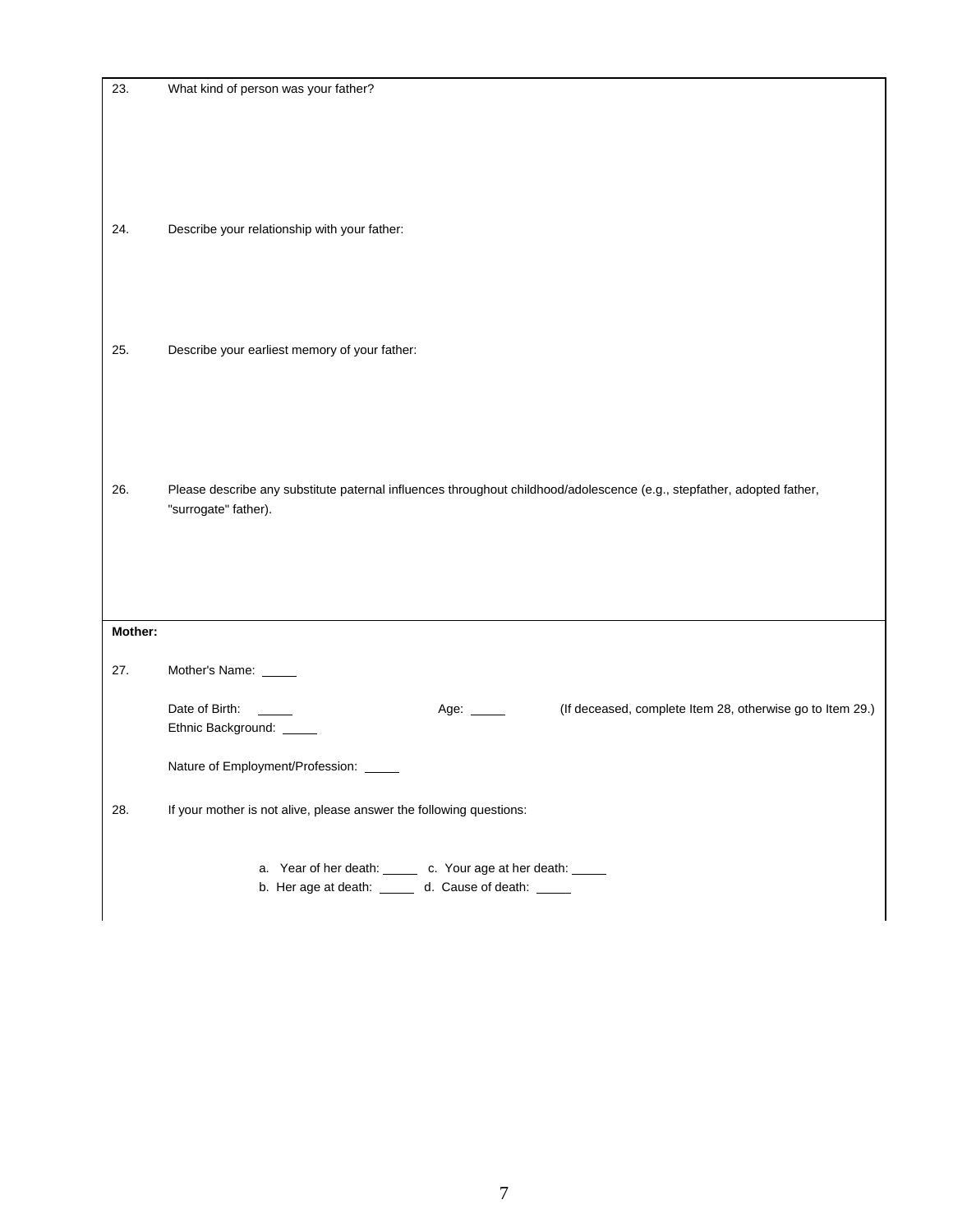| 29. | I consider the following to have been true of my mother while I was a child. (Mark all that apply.) |                                              |
|-----|-----------------------------------------------------------------------------------------------------|----------------------------------------------|
|     | $\Box$ Home very little, absent                                                                     | $\Box$ Home almost always, present           |
|     | $\Box$ Powerless, victim, target, helpless                                                          | $\Box$ Powerful, capable, independent        |
|     | $\Box$ Sad, blue, pessimistic                                                                       | $\Box$ Optimistic, cheerful, hopeful         |
|     | $\Box$ Poorly read, uninformed                                                                      | $\Box$ Well-read, informed                   |
|     | $\Box$ Uneducated                                                                                   | $\Box$ Well-educated                         |
|     | $\Box$ Thoughtless, shallow, superficial                                                            | $\Box$ Thorough, substantial, thoughtful     |
|     | $\Box$ Inconsistent, easily upset, unstable                                                         | $\Box$ Stable, calm, consistent              |
|     | $\Box$ Chaotic, unstable, unreliable                                                                | $\Box$ Reliable, stable, orderly             |
|     | $\Box$ Closed, controlling                                                                          | $\Box$ Trusting, open                        |
|     | $\Box$ Overly critical                                                                              | $\Box$ Esteem building or enhancing          |
|     | $\Box$ Rigid rules, restrictive                                                                     | $\Box$ Permissive, flexible rules            |
|     | $\Box$ Spanked, beat, hit, slapped, whipped                                                         | $\Box$ Rarely disciplined physically         |
|     | $\Box$ Criticism, guilt, loss of love, shame                                                        | $\Box$ Rarely disciplined emotionally        |
|     | $\Box$ Cold, distant, unavailable                                                                   | $\Box$ Available, warm, close                |
|     | $\Box$ Intrusive, disrespectful                                                                     | $\Box$ Respectful, considerate               |
|     | $\Box$ Critical, conditional                                                                        | $\Box$ Supportive, accepting                 |
|     | $\Box$ Dishonest                                                                                    | $\Box$ Especially honest                     |
|     | $\Box$ Difficult for me to confide in                                                               | $\Box$ Easy for me to confide in             |
|     | $\Box$ Difficult for me to respect                                                                  | $\Box$ Easy for me to respect                |
|     | $\Box$ Tense, worried, unsure                                                                       | $\Box$ Sure, secure, confident               |
|     | Passive, meek, timid                                                                                | $\Box$ Assertive, bold                       |
|     | $\Box$ Self-centered, self-indulgent                                                                | $\Box$ Generous, empathic                    |
|     | $\Box$ In ill health or injured                                                                     | $\Box$ Always in good health                 |
|     | $\Box$ Mis-used alcohol                                                                             | $\Box$ Drank none or very little             |
|     | $\Box$ Mis-used street drugs                                                                        | $\Box$ Used none or very little street drugs |
|     | $\Box$ Mis-used medications                                                                         | $\Box$ Used medications only as prescribed   |
|     | $\Box$ Legal problems:                                                                              |                                              |
|     | Employment problems: _____                                                                          |                                              |
|     | $\Box$ Financial problems: $\Box$                                                                   |                                              |
|     | $\Box$ Fidelity problems: $\Box$                                                                    |                                              |
|     | $\Box$ Sexual problems: $\Box$                                                                      |                                              |
|     | $\Box$ Marital problems: $\Box$                                                                     |                                              |
|     | $\Box$ Other problems:                                                                              |                                              |
|     |                                                                                                     |                                              |
| 30. | What kind of person was your mother?                                                                |                                              |
|     |                                                                                                     |                                              |
| 31. | Describe your relationship with your mother:                                                        |                                              |
|     |                                                                                                     |                                              |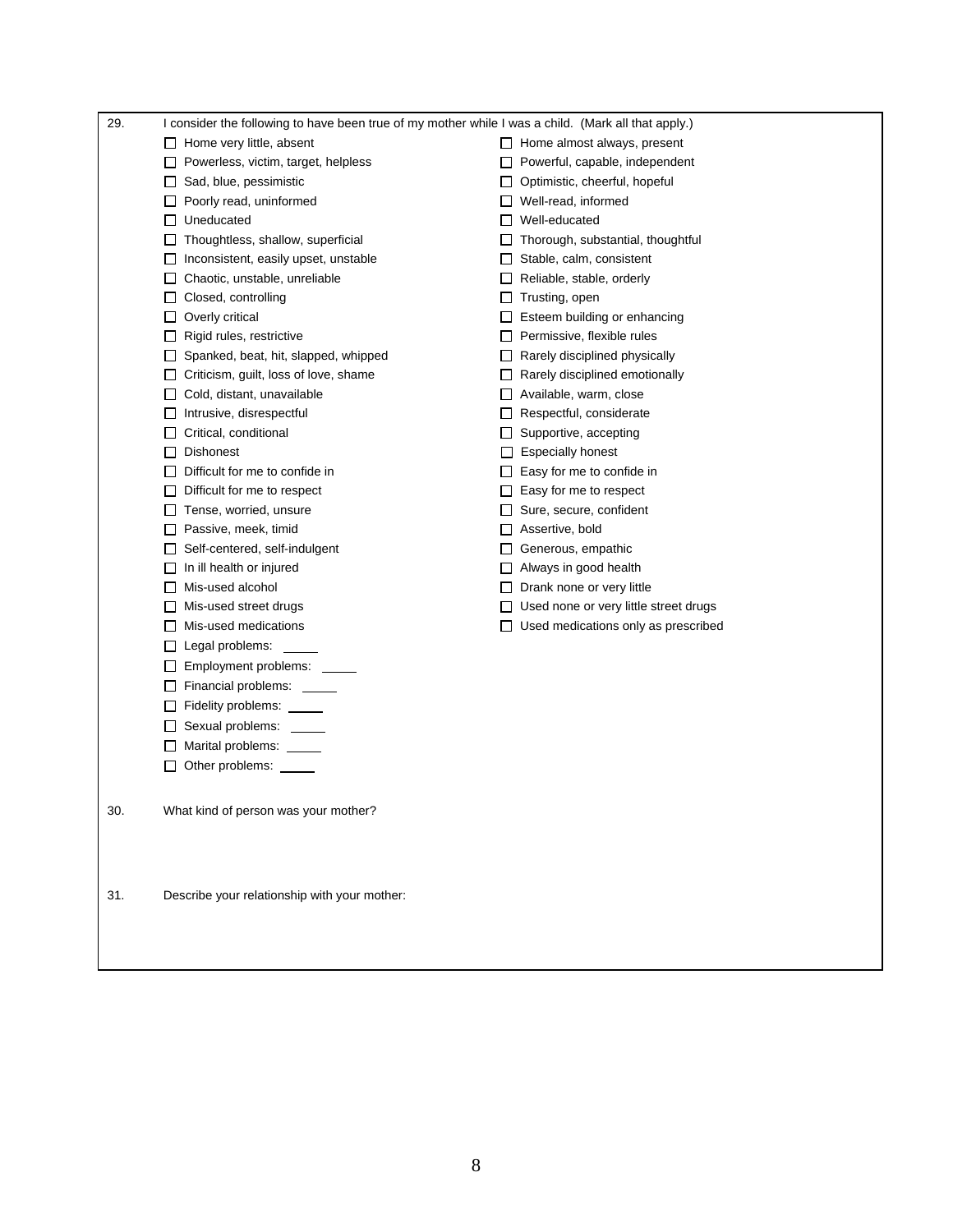| 32. | Describe your earliest memory of your mother:                                                                          |
|-----|------------------------------------------------------------------------------------------------------------------------|
|     |                                                                                                                        |
|     |                                                                                                                        |
|     |                                                                                                                        |
|     |                                                                                                                        |
|     |                                                                                                                        |
| 33. | Please describe any substitute maternal influences throughout childhood/adolescence (e.g., stepmother, adopted mother, |
|     | "surrogate" mother).                                                                                                   |
|     |                                                                                                                        |
|     |                                                                                                                        |
|     |                                                                                                                        |
|     |                                                                                                                        |
|     |                                                                                                                        |
|     |                                                                                                                        |
|     | <b>Marital Status of your Parents:</b>                                                                                 |
| 34. | Are your parents married, separated, divorced, or widowed? If they are separated or divorced, please describe the      |
|     | circumstances, including when they were divorced or how long any separation(s) have been.                              |
|     |                                                                                                                        |
|     |                                                                                                                        |
|     |                                                                                                                        |
|     |                                                                                                                        |
|     |                                                                                                                        |
|     |                                                                                                                        |
| 35. | Describe the current nature of your parents' relationship to each other.                                               |
|     |                                                                                                                        |
|     |                                                                                                                        |
|     |                                                                                                                        |
|     |                                                                                                                        |
|     |                                                                                                                        |
| 36. | Describe your parents' relationship to each other while you were growing up.                                           |
|     |                                                                                                                        |
|     |                                                                                                                        |
|     |                                                                                                                        |
|     |                                                                                                                        |
|     |                                                                                                                        |
| 37. | $\Box$ No<br>Were you raised by your parents?<br>$\Box$ Yes                                                            |
|     | If not, by whom were you raised?                                                                                       |
|     |                                                                                                                        |
|     |                                                                                                                        |
|     |                                                                                                                        |
|     |                                                                                                                        |
|     |                                                                                                                        |
|     |                                                                                                                        |
|     |                                                                                                                        |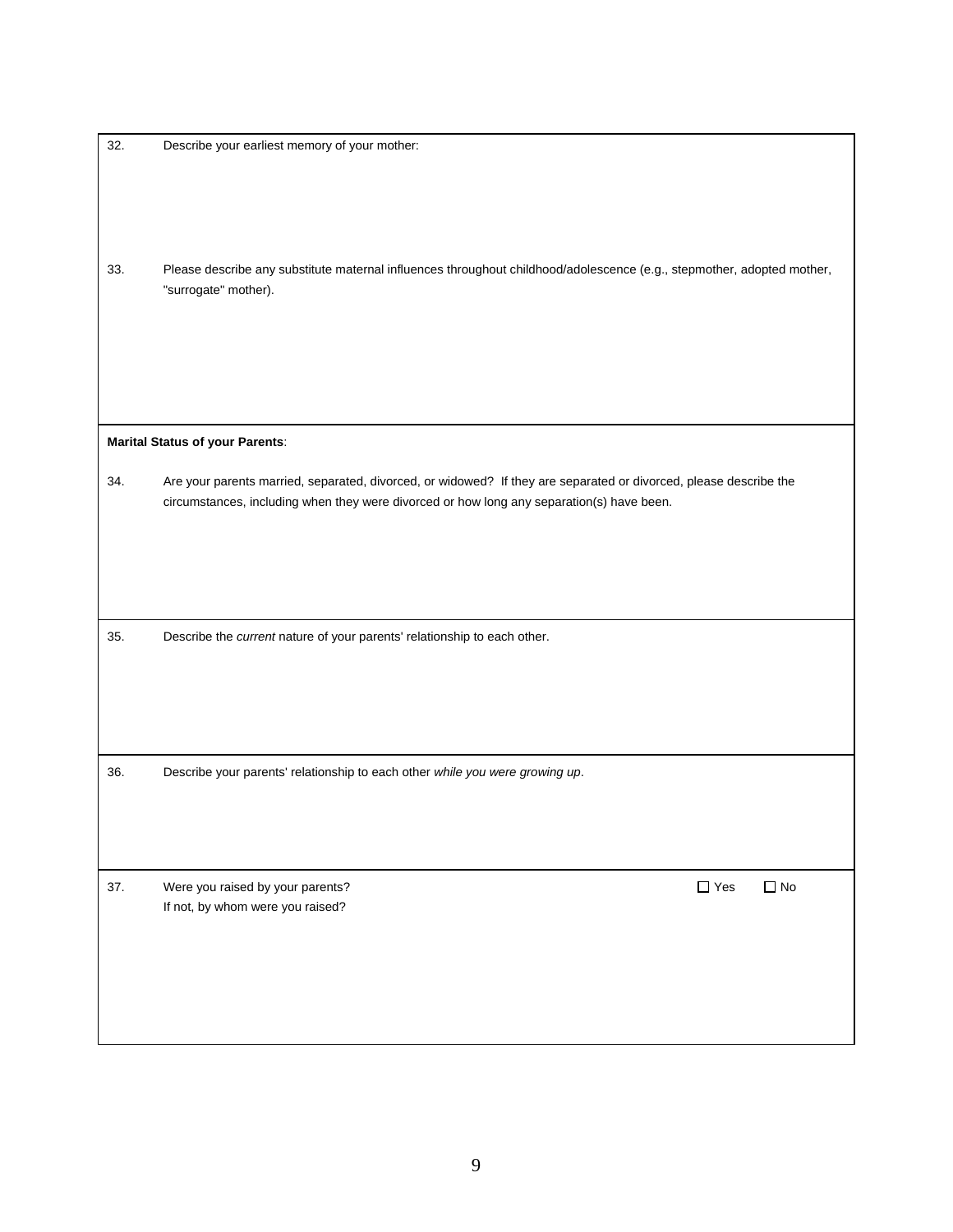| <b>Sibling Name</b> | Age/<br>Deceased                                                  | <b>Current Location</b><br>of Residence | <b>Marital</b><br><b>Status</b> | Employment<br>Status |
|---------------------|-------------------------------------------------------------------|-----------------------------------------|---------------------------------|----------------------|
| а.                  |                                                                   |                                         |                                 |                      |
| b.                  |                                                                   |                                         |                                 |                      |
| c.                  |                                                                   |                                         |                                 |                      |
| d.                  |                                                                   |                                         |                                 |                      |
| е.                  |                                                                   |                                         |                                 |                      |
| f.                  |                                                                   |                                         |                                 |                      |
| g.                  |                                                                   |                                         |                                 |                      |
| 39.                 | Briefly describe each sibling and your relationship with him/her: |                                         |                                 |                      |
| b.                  |                                                                   |                                         |                                 |                      |
| c.                  |                                                                   |                                         |                                 |                      |
|                     |                                                                   |                                         |                                 |                      |
| d.                  |                                                                   |                                         |                                 |                      |
| е.                  |                                                                   |                                         |                                 |                      |
| $\mathsf{f}.$       |                                                                   |                                         |                                 |                      |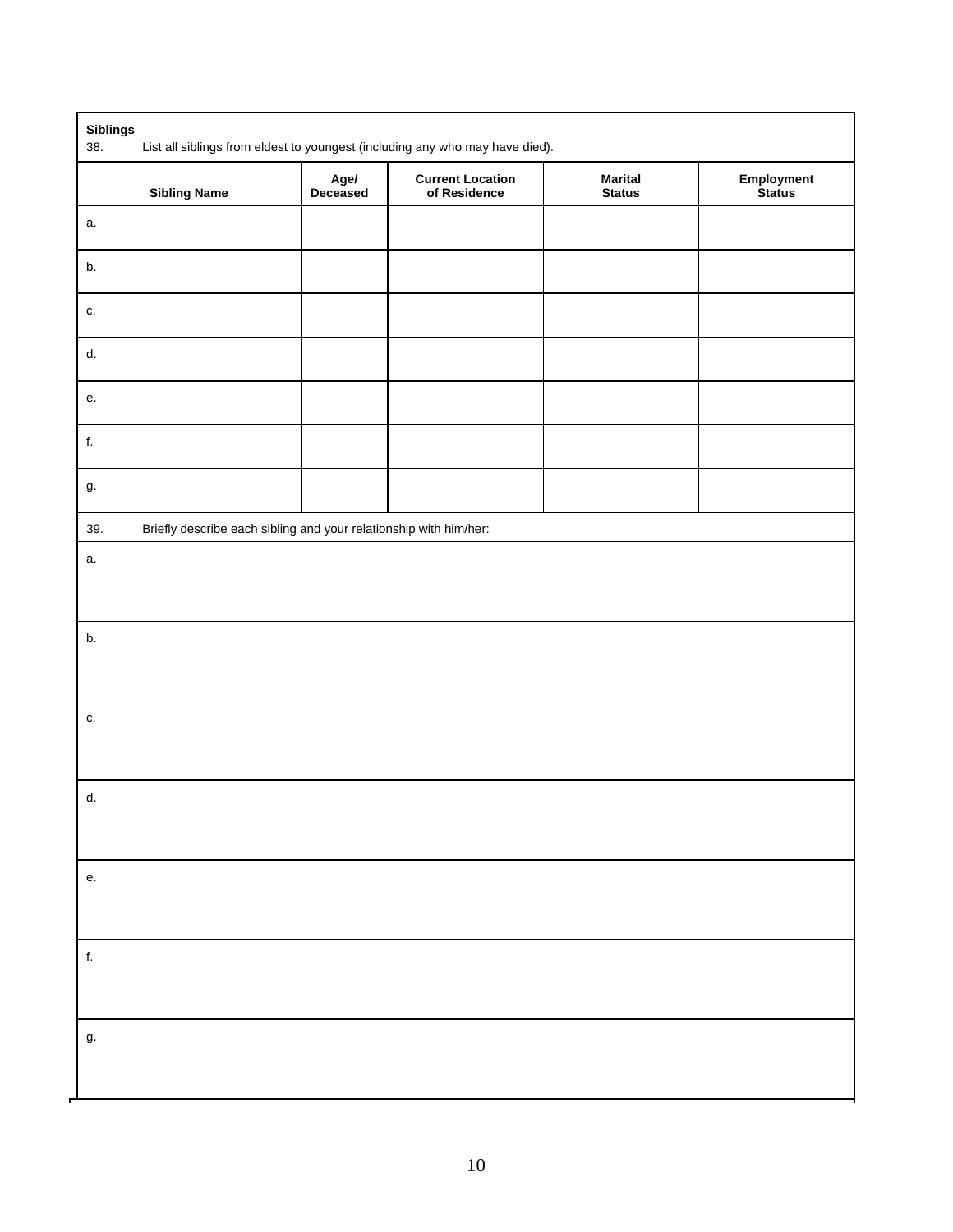|           | Answer the following questions based on your knowledge of your childhood:                                                                                              |            |           |
|-----------|------------------------------------------------------------------------------------------------------------------------------------------------------------------------|------------|-----------|
| 40.       | Was your mother's pregnancy and/or delivery of you difficult?                                                                                                          | $\Box$ Yes | $\Box$ No |
| 41.       | Did you have any unusual childhood illnesses?                                                                                                                          | $\Box$ Yes | $\Box$ No |
| 42.       | Were you ever hospitalized as a child?                                                                                                                                 | $\Box$ Yes | $\Box$ No |
| 43.       | Did you have any serious or recurrent accidents as a child?                                                                                                            | $\Box$ Yes | $\Box$ No |
| 44.       | Any history of childhood or adult seizure disorder?                                                                                                                    | $\Box$ Yes | $\Box$ No |
| 45.       | Any delays in learning how to walk, talk, or be toilet trained?                                                                                                        | $\Box$ Yes | $\Box$ No |
| 46.       | Did you ever have problems with bedwetting?                                                                                                                            | $\Box$ Yes | $\Box$ No |
| 47.       | Any problems with your speech or language development? Stuttering?                                                                                                     | $\Box$ Yes | $\Box$ No |
| 48.       | Any serious difficulties with concentration or with sitting still?                                                                                                     | $\Box$ Yes | $\Box$ No |
| 49.       | Were you involved in fighting as a child?                                                                                                                              | $\Box$ Yes | $\Box$ No |
| 50.       | Were you involved in truancy (skipping school)?                                                                                                                        | $\Box$ Yes | $\Box$ No |
| 51.       | Did you experience the death of a sibling?<br>If you checked "YES" to any of the questions above, please provide a description of the circumstances or a more detailed | $\Box$ Yes | $\Box$ No |
| response. |                                                                                                                                                                        |            |           |
|           |                                                                                                                                                                        |            |           |
|           |                                                                                                                                                                        |            |           |
|           |                                                                                                                                                                        |            |           |
|           |                                                                                                                                                                        |            |           |
|           |                                                                                                                                                                        |            |           |
| 52.       | Briefly describe your childhood, including what it was like growing up in your family, going to school, and other important events                                     |            |           |
|           | and activities.                                                                                                                                                        |            |           |
|           |                                                                                                                                                                        |            |           |
|           |                                                                                                                                                                        |            |           |
| 53.       | What was the best part about your childhood?                                                                                                                           |            |           |
|           |                                                                                                                                                                        |            |           |
| 54.       | What was the worst part about your childhood?                                                                                                                          |            |           |
|           |                                                                                                                                                                        |            |           |
|           |                                                                                                                                                                        |            |           |
|           |                                                                                                                                                                        |            |           |
| 55.       | What ways were you disciplined by your father as a child? (Mark all that apply).<br>$\Box$ Severe physical punishment, including beatings, hitting, etc.               |            |           |
|           | $\Box$ Mild physical punishment, such as spanking.<br>Severe verbal punishment, such as yelling and screaming.                                                         |            |           |
|           | $\Box$ Mild verbal punishment.                                                                                                                                         |            |           |
|           | □ Emotional withdrawal or isolation (for example, your father would<br>emotionally withdraw from you, not talk to you, avoid you, etc.).                               |            |           |
|           | $\Box$ Public or private humiliation.                                                                                                                                  |            |           |
|           | $\Box$ Little or no discipline was provided by my father.                                                                                                              |            |           |
|           |                                                                                                                                                                        |            |           |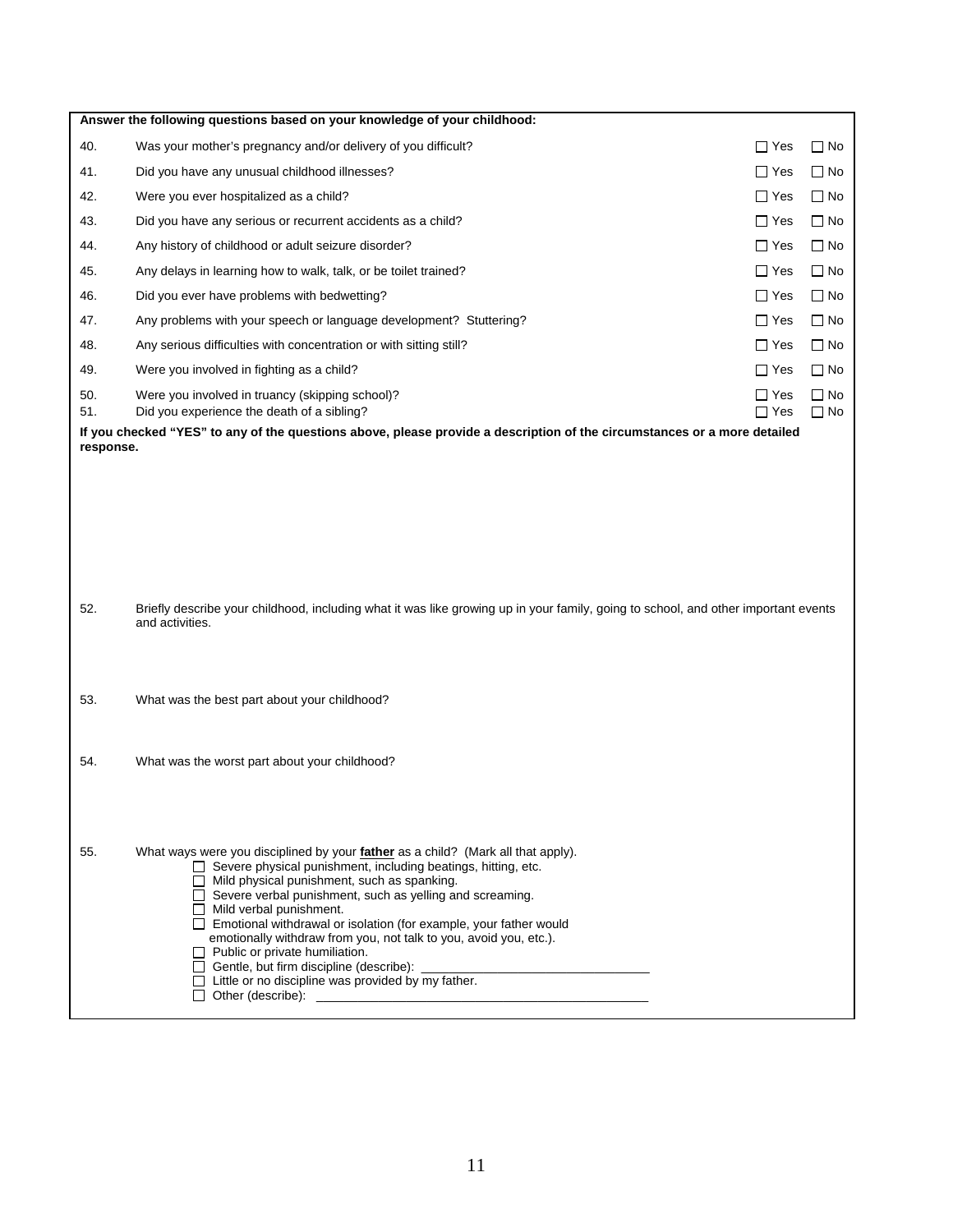| 56. | What ways were you disciplined by your mother as a child? (Mark all that apply.)<br>Severe physical punishment, including beatings, hitting, etc.<br>Mild physical punishment, such as spanking.<br>$\Box$ Severe verbal punishment, such as yelling and screaming.<br>$\Box$ Mild verbal punishment.<br>□ Emotional withdrawal or isolation (for example, your mother would<br>emotionally withdraw from you, not talk to you, avoid you, etc.).<br>$\Box$ Public or private humiliation.<br>$\Box$ Gentle, but firm discipline (describe):<br>$\Box$ Little or no discipline was provided by my mother.<br>$\Box$ Other (describe): $\_\_$ |
|-----|----------------------------------------------------------------------------------------------------------------------------------------------------------------------------------------------------------------------------------------------------------------------------------------------------------------------------------------------------------------------------------------------------------------------------------------------------------------------------------------------------------------------------------------------------------------------------------------------------------------------------------------------|
| 57. | How did you feel about the discipline you received?                                                                                                                                                                                                                                                                                                                                                                                                                                                                                                                                                                                          |
| 58. | Was there any physical, sexual, or emotional abuse in your family? Any parental neglect? If yes, was it of mild, moderate, or<br>severe intensity? Who was or may have been involved? Please describe separately:<br>$\Box$ Physical abuse:<br>$\Box$ Sexual abuse:<br>Emotional abuse: _____<br>Parental neglect: _____                                                                                                                                                                                                                                                                                                                     |
| 59. | To what extent do you have any significant gaps in your memories of childhood and adolescence?                                                                                                                                                                                                                                                                                                                                                                                                                                                                                                                                               |
| 60. | To what extent have childhood fears or phobias caused you serious distress or interfered with your family life or school<br>performance? Use the list that follows as a guide. Indicate one or more categories that may have applied to you.<br>$\Box$ Fear of the dark<br>$\Box$ Fear of bugs, spiders, snakes<br>$\Box$ Fear of being left alone<br>$\Box$ Fear of going to school<br>$\Box$ Fear of other animals<br>□ Other fears (please specify): _____<br>Description of fear(s) or phobia(s) and the effect on you:                                                                                                                  |
| 61. | How often did you lie to your teachers or parents? (Select category.)<br>$\Box$ Rarely, if ever<br>$\Box$ Occasionally<br>Regularly<br>$\Box$ Often<br>$\Box$ Almost every day                                                                                                                                                                                                                                                                                                                                                                                                                                                               |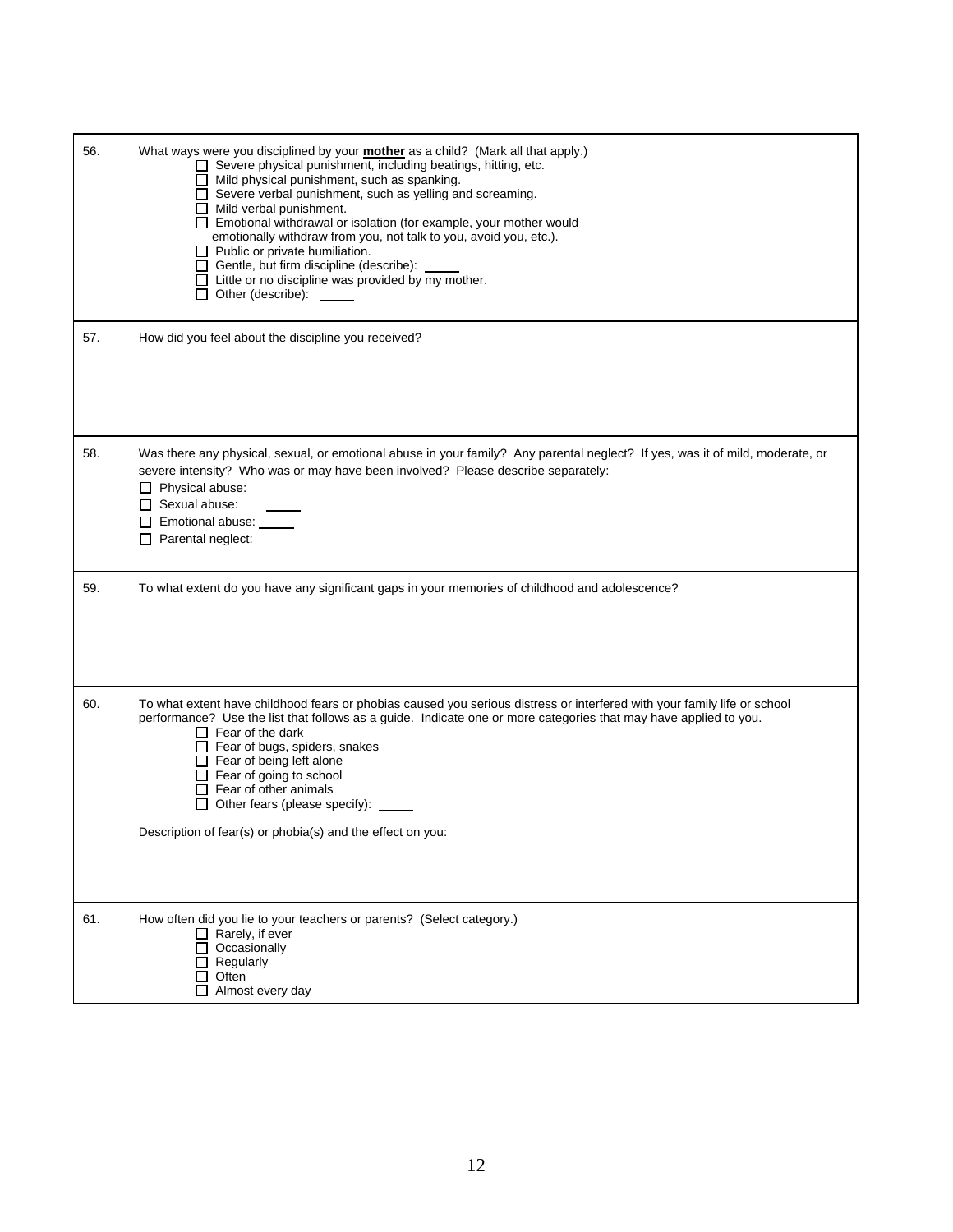| 62. | How often did you steal or shoplift things as a child or adolescent? (Select category.)<br>$\Box$ Rarely, if ever<br>$\Box$ Occasionally<br>$\Box$ Regularly<br>$\Box$ Often<br>$\Box$ Almost every day                                                                                                 |
|-----|---------------------------------------------------------------------------------------------------------------------------------------------------------------------------------------------------------------------------------------------------------------------------------------------------------|
| 63. | As a child or adolescent, did you have a best friend? Please describe:                                                                                                                                                                                                                                  |
| 64. | Describe your peer group as a pre-adolescent. Mark all categories that apply.<br>$\Box$ Large<br>$\Box$ Small<br>$\Box$ Popular<br>$\Box$ Unpopular<br>Based on sports<br>□ Based on academics or other school experiences<br>$\Box$ Mainly girls<br>$\Box$ Mainly boys<br>$\Box$ Mixed, boys and girls |
| 65. | Describe your peer group as an adolescent. Mark all categories that apply.<br>$\Box$ Large<br>$\Box$ Small<br>Popular<br>$\Box$<br>$\Box$ Unpopular<br>Based on sports<br>□ Based on academics or other school experiences<br>$\Box$ Mainly girls<br>$\Box$ Mainly boys<br>$\Box$ Mixed, boys and girls |
| 66. | How old were you when you first reached puberty?                                                                                                                                                                                                                                                        |
| 67. | How old were you when you had your first romantic relationship?                                                                                                                                                                                                                                         |
| 68. | To what extent is your present sexual life satisfactory to you? If it is not, please describe:                                                                                                                                                                                                          |
| 69. | To what extent did you discuss sexual topics with your parents? Please describe:                                                                                                                                                                                                                        |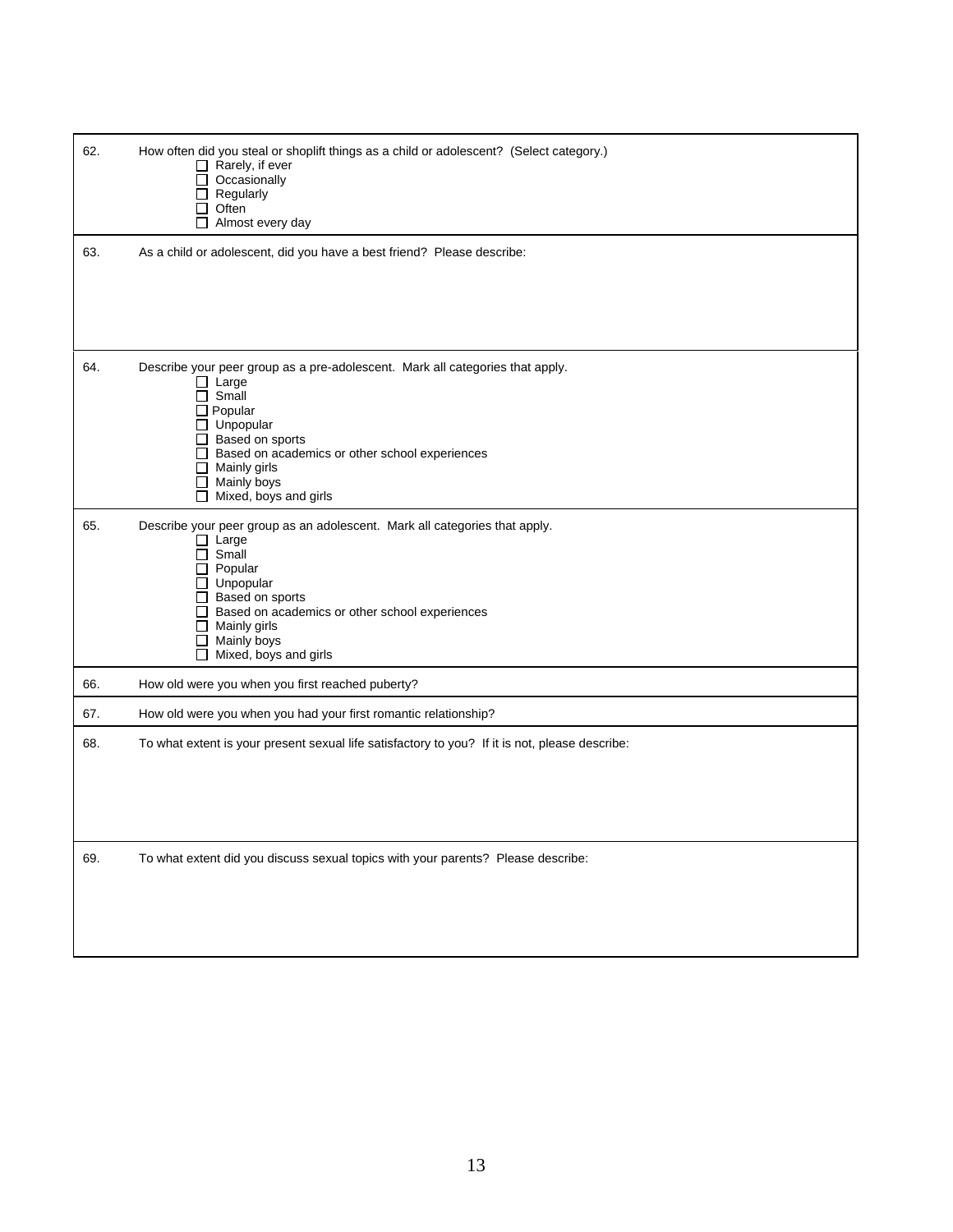| 70. | As a child or teenager, were you ever raped, molested, or subjected to what you or others considered<br>inappropriate sexual behavior by someone?<br>If "YES", please describe:                                                                                                                                                                                                                                                                                                                                                                                                                                                                                                                                                                                                                                                                                                                                                                                                                                                                                                |                                                                                                                                                                                                                                                                                                                                                                                                                                                                                                                                                                                                                                                                                                                                                                                                                                  | $\Box$ Yes $\Box$ No |
|-----|--------------------------------------------------------------------------------------------------------------------------------------------------------------------------------------------------------------------------------------------------------------------------------------------------------------------------------------------------------------------------------------------------------------------------------------------------------------------------------------------------------------------------------------------------------------------------------------------------------------------------------------------------------------------------------------------------------------------------------------------------------------------------------------------------------------------------------------------------------------------------------------------------------------------------------------------------------------------------------------------------------------------------------------------------------------------------------|----------------------------------------------------------------------------------------------------------------------------------------------------------------------------------------------------------------------------------------------------------------------------------------------------------------------------------------------------------------------------------------------------------------------------------------------------------------------------------------------------------------------------------------------------------------------------------------------------------------------------------------------------------------------------------------------------------------------------------------------------------------------------------------------------------------------------------|----------------------|
| 71. | As a child or teenager, were you ever involved, sexually or romantically, with someone more than<br>four years older than yourself?<br>If 'YES", please explain:                                                                                                                                                                                                                                                                                                                                                                                                                                                                                                                                                                                                                                                                                                                                                                                                                                                                                                               |                                                                                                                                                                                                                                                                                                                                                                                                                                                                                                                                                                                                                                                                                                                                                                                                                                  | $\Box$ Yes $\Box$ No |
| 72. | Has your sexual behavior ever caused you or anyone else any problems?<br>If 'YES', please explain:                                                                                                                                                                                                                                                                                                                                                                                                                                                                                                                                                                                                                                                                                                                                                                                                                                                                                                                                                                             |                                                                                                                                                                                                                                                                                                                                                                                                                                                                                                                                                                                                                                                                                                                                                                                                                                  | $\Box$ Yes $\Box$ No |
| 73. | I consider the following to have been true of me while I was a child. (Mark all that apply.)<br>$\Box$ Parent at home very little, absent<br>$\Box$ Adult-like, overly serious<br>$\Box$ Powerless, victim, target, helpless<br>$\Box$ Vain, arrogant, pretentious<br>$\Box$ Sad, blue, pessimistic<br>Poorly read, uninformed<br>□ Uneducated, undereducated<br>$\Box$ Thoughtless, shallow, superficial<br>$\Box$ Impulsive, inconsistent, distractible<br>$\Box$ Chaotic, unstable, unreliable<br>$\Box$ Closed, controlling<br>$\Box$ Cold, distant, unavailable<br>$\Box$ Intrusive, disrespectful<br>$\Box$ Critical, conditional<br>$\Box$ Dishonest<br>$\Box$ Bully, angry, violent<br>$\Box$ Tense, worried, unsure<br>$\Box$ Passive, meek, timid, frightened<br>Self-centered, self-indulgent<br>$\Box$ In ill health or injured<br>$\Box$ Mis-used alcohol<br>$\Box$ Mis-used street drugs<br>$\Box$ Mis-used medications<br>$\Box$ Legal problems:<br>Employment problems: ____<br>$\Box$ Financial problems:<br>Sexual problems: _____<br>□ Other problems: ____ | $\Box$ Parents at home almost always, present<br>$\Box$ Playful, child-like, immature<br>$\Box$ Powerful, capable, independent<br>$\Box$ Humble, polite, simple<br>□ Optimistic, cheerful, hopeful<br>$\Box$ Well-read, informed<br>$\Box$ Well educated, overeducated<br>$\Box$ Thorough, substantial, thoughtful<br>$\Box$ Ordered, consistent, planned<br>$\Box$ Reliable, stable, orderly<br>$\Box$ Trusting, open<br>$\Box$ Available, warm, close<br>$\Box$ Respectful, considerate<br>$\Box$ Supportive, accepting<br>$\Box$ Especially honest<br>Victim, scapegoat, target<br>Sure, secure, stable, calm<br>$\Box$ Confident, assertive, bold<br>Generous, empathic<br>$\Box$ Always in good health<br>$\Box$ Drank none or very little<br>$\Box$ Used none or very little<br>$\Box$ Used medications only as prescribed |                      |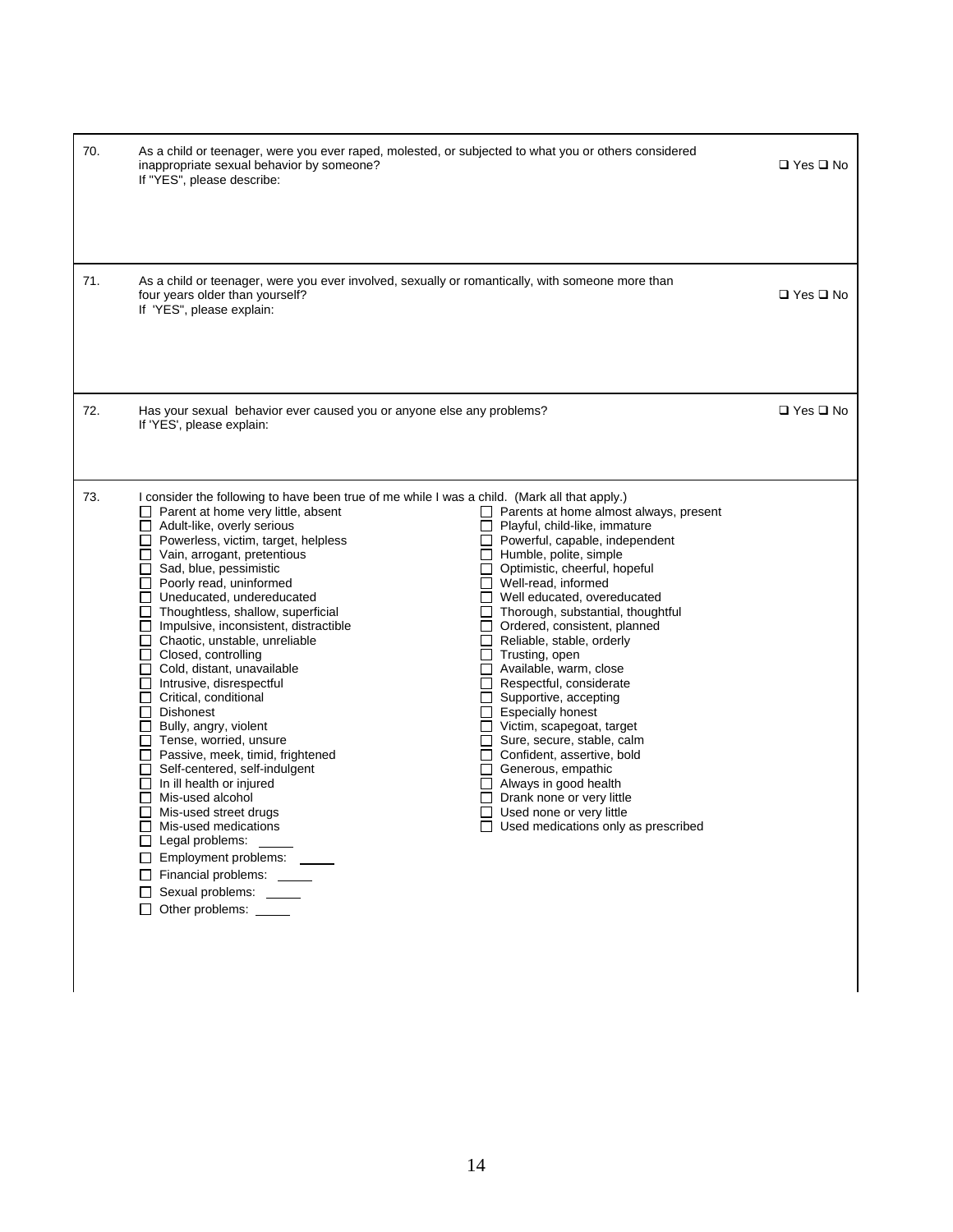## **Relationship/Marital History**

74. List all marriages, cohabitations, divorces, and/or separations you have had. Include if you have been widowed. Note: In the table below, "Spouse / Partner Age," refers to age at the beginning of the relationship.

| Nature of Relationship                                                                                              |                                                                                                                                                                                          | Date (From/To)                                                                                             |  |     | Reason for<br>Separation/Divorce                                       |  | Spouse/Partner<br>Occupation                                         |
|---------------------------------------------------------------------------------------------------------------------|------------------------------------------------------------------------------------------------------------------------------------------------------------------------------------------|------------------------------------------------------------------------------------------------------------|--|-----|------------------------------------------------------------------------|--|----------------------------------------------------------------------|
|                                                                                                                     |                                                                                                                                                                                          | $\prime$                                                                                                   |  |     |                                                                        |  |                                                                      |
|                                                                                                                     |                                                                                                                                                                                          | $\prime$                                                                                                   |  |     |                                                                        |  |                                                                      |
|                                                                                                                     |                                                                                                                                                                                          | $\prime$                                                                                                   |  |     |                                                                        |  |                                                                      |
|                                                                                                                     |                                                                                                                                                                                          | $\prime$                                                                                                   |  |     |                                                                        |  |                                                                      |
|                                                                                                                     |                                                                                                                                                                                          | $\prime$                                                                                                   |  |     |                                                                        |  |                                                                      |
|                                                                                                                     |                                                                                                                                                                                          | $\sqrt{ }$                                                                                                 |  |     |                                                                        |  |                                                                      |
|                                                                                                                     |                                                                                                                                                                                          | $\sqrt{ }$                                                                                                 |  |     |                                                                        |  |                                                                      |
| Do you have any children?<br>75.                                                                                    |                                                                                                                                                                                          | If "Yes," complete the following chart; if "No," skip to the next item.                                    |  |     | $\Box$ Yes<br>$\Box$ No                                                |  |                                                                      |
| <b>Child's Name</b>                                                                                                 |                                                                                                                                                                                          | Relationship                                                                                               |  | Age | <b>Residence</b>                                                       |  | If not with you,<br>indicate City and State<br>of child's residence. |
|                                                                                                                     |                                                                                                                                                                                          | $\Box$ Biological<br>$\Box$ Adopted<br>$\Box$ Step child<br>$\Box$ Foster child<br>$\Box$ Other (explain): |  |     | $\Box$ With me<br>$\Box$ With former spouse<br>$\Box$ Other (explain): |  |                                                                      |
|                                                                                                                     |                                                                                                                                                                                          | $\Box$ Biological<br>$\Box$ Adopted<br>$\Box$ Step child<br>$\Box$ Foster child<br>□ Other (explain):      |  |     | $\Box$ With me<br>$\Box$ With former spouse<br>$\Box$ Other (explain): |  |                                                                      |
|                                                                                                                     |                                                                                                                                                                                          | □ Biological<br>$\Box$ Adopted<br>$\Box$ Step child<br>$\Box$ Foster child<br>Other (explain):             |  |     | $\Box$ With me<br>$\Box$ With former spouse<br>$\Box$ Other (explain): |  |                                                                      |
|                                                                                                                     |                                                                                                                                                                                          | $\Box$ Biological<br>$\Box$ Adopted<br>$\Box$ Step child<br>$\Box$ Foster child<br>$\Box$ Other (explain): |  |     | $\Box$ With me<br>$\Box$ With former spouse<br>Other (explain):        |  |                                                                      |
|                                                                                                                     |                                                                                                                                                                                          | $\Box$ Biological<br>$\Box$ Adopted<br>$\Box$ Step child<br>$\Box$ Foster child<br>$\Box$ Other (explain): |  |     | $\Box$ With me<br>$\Box$ With former spouse<br>Other (explain):        |  |                                                                      |
| If you are presently involved with a spouse/partner, please describe two major problem areas you experience.<br>76. |                                                                                                                                                                                          |                                                                                                            |  |     |                                                                        |  |                                                                      |
| 77.                                                                                                                 |                                                                                                                                                                                          | Do you have any birth children that were given up for adoption?                                            |  |     |                                                                        |  | $\Box$ Yes<br>$\Box$ No                                              |
| 78.<br>Have your parental rights ever been terminated or restricted?                                                |                                                                                                                                                                                          |                                                                                                            |  |     |                                                                        |  | $\Box$ No<br>$\Box$ Yes                                              |
| 79.                                                                                                                 |                                                                                                                                                                                          |                                                                                                            |  |     |                                                                        |  | $\Box$ No<br>$\Box$ Yes                                              |
| response.                                                                                                           | Has any child of yours ever been placed in foster care?<br>If you checked "YES" to any of the previous 3 questions, please provide a description of the circumstances or a more detailed |                                                                                                            |  |     |                                                                        |  |                                                                      |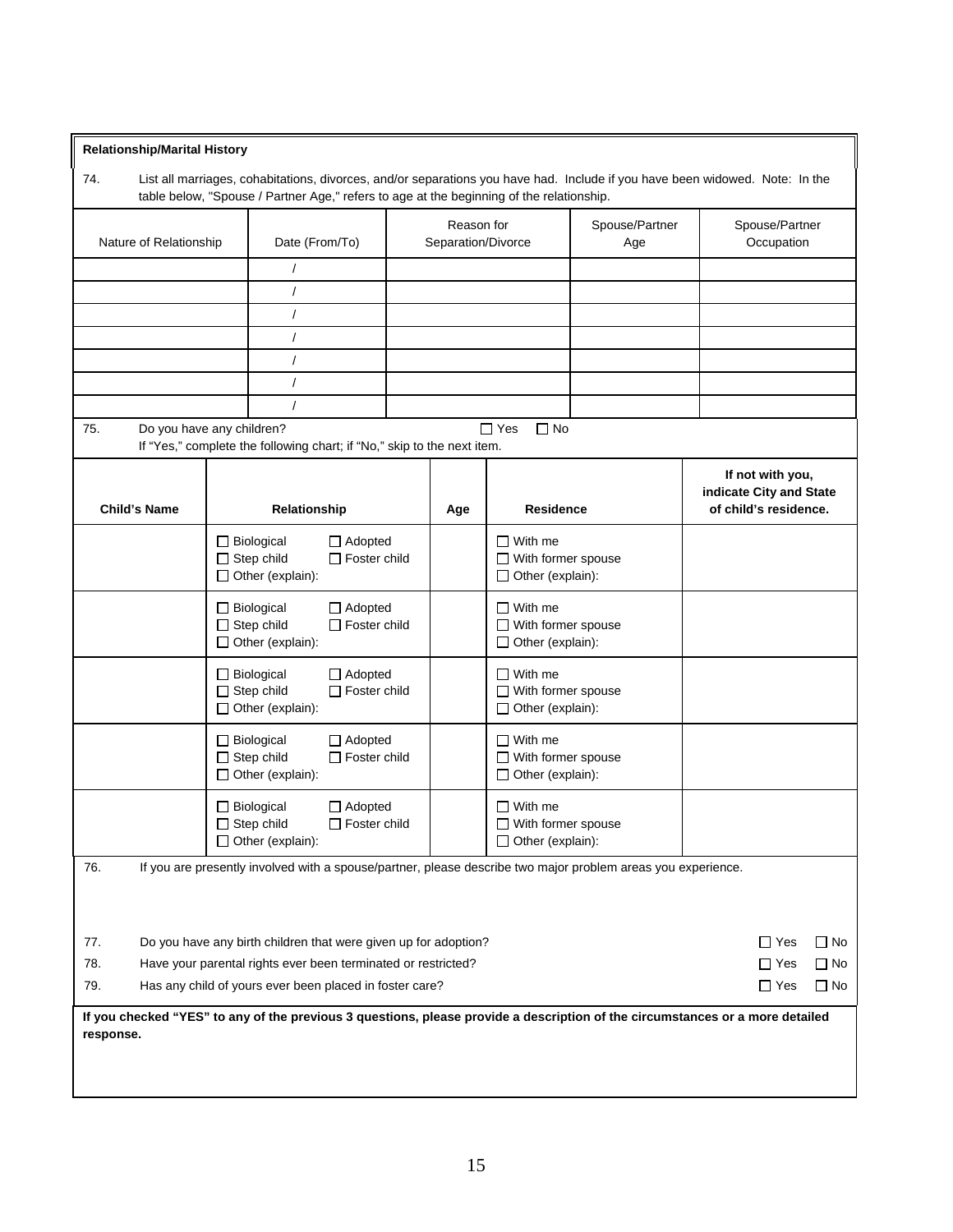|     | <b>Educational History</b>                                                                                                                                                                                                                                                            |                                                                   |                                                                                             |                                                                                                     |                    |  |  |  |  |
|-----|---------------------------------------------------------------------------------------------------------------------------------------------------------------------------------------------------------------------------------------------------------------------------------------|-------------------------------------------------------------------|---------------------------------------------------------------------------------------------|-----------------------------------------------------------------------------------------------------|--------------------|--|--|--|--|
| 80. | Please list all of the schools you have attended:                                                                                                                                                                                                                                     |                                                                   |                                                                                             |                                                                                                     |                    |  |  |  |  |
|     | School Attended                                                                                                                                                                                                                                                                       | Location                                                          | Dates of Attendance                                                                         | <b>Graduation Status</b>                                                                            | Degree(s) Received |  |  |  |  |
|     |                                                                                                                                                                                                                                                                                       |                                                                   |                                                                                             |                                                                                                     |                    |  |  |  |  |
|     |                                                                                                                                                                                                                                                                                       |                                                                   |                                                                                             |                                                                                                     |                    |  |  |  |  |
|     |                                                                                                                                                                                                                                                                                       |                                                                   |                                                                                             |                                                                                                     |                    |  |  |  |  |
|     |                                                                                                                                                                                                                                                                                       |                                                                   |                                                                                             |                                                                                                     |                    |  |  |  |  |
| 81. | Grade School:                                                                                                                                                                                                                                                                         |                                                                   |                                                                                             | Please describe your grades and academic performance in grade school, junior high, and high school. |                    |  |  |  |  |
|     | Junior High School:                                                                                                                                                                                                                                                                   |                                                                   |                                                                                             |                                                                                                     |                    |  |  |  |  |
|     | High School:                                                                                                                                                                                                                                                                          |                                                                   |                                                                                             |                                                                                                     |                    |  |  |  |  |
| 82. | Did any of the following happen to you? Mark all that apply. If "YES," please explain.<br>$\Box$ Expelled from school<br>□ Suspended from school<br>$\Box$ Held back for a year in school<br>Advanced a grade<br>$\Box$ Placed in a special class<br>Explanation of any of the above: |                                                                   |                                                                                             |                                                                                                     |                    |  |  |  |  |
| 83. |                                                                                                                                                                                                                                                                                       | Do you have any learning disabilities? If "YES," please describe: |                                                                                             |                                                                                                     |                    |  |  |  |  |
| 84. | Indicate with a checkmark any special academic interests:<br>$\Box$ Math and science<br>$\Box$ Fine arts<br>$\Box$ History<br>$\Box$ Literature<br>$\Box$ Philosophy<br>□ Other (please specify): _____                                                                               |                                                                   |                                                                                             |                                                                                                     |                    |  |  |  |  |
| 85. | $\Box$ Math and science<br>$\Box$ Fine arts<br>$\Box$ History<br>$\Box$ Literature<br>$\Box$ Philosophy                                                                                                                                                                               | □ Other (please specify): _____                                   | Indicate the single academic area in which you are most competent. Make only ONE selection. |                                                                                                     |                    |  |  |  |  |

٦

 $\mathbf I$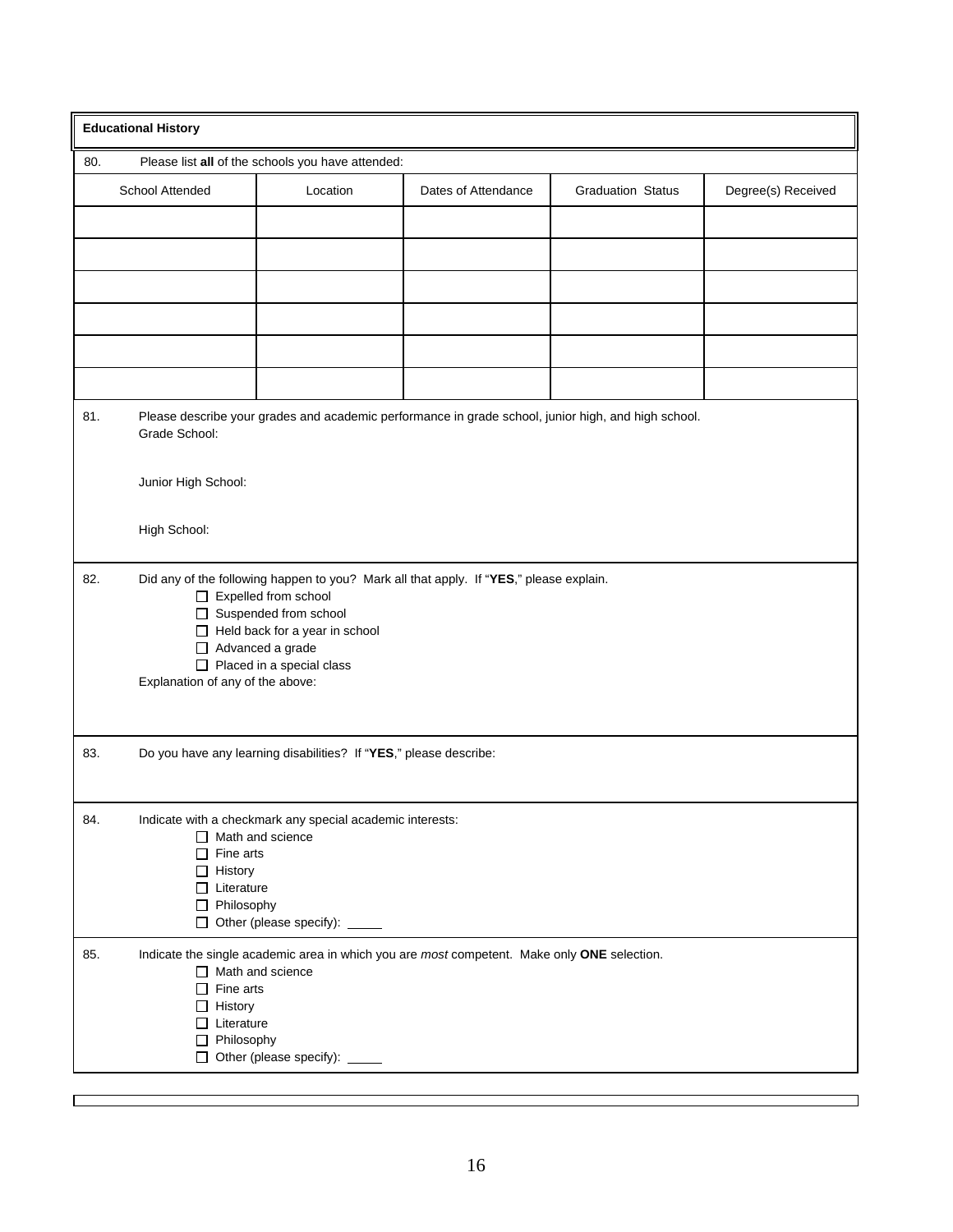| 86.       | Indicate the single academic area in which you are least competent. Mark only one selection.<br>$\Box$ Math and science<br>Fine arts<br>$\perp$<br>$\Box$ History<br>$\Box$ Literature<br>$\Box$ Philosophy<br>□ Other (please specify): ____ |                                                                    |                |                                                                                                                               |  |  |  |
|-----------|-----------------------------------------------------------------------------------------------------------------------------------------------------------------------------------------------------------------------------------------------|--------------------------------------------------------------------|----------------|-------------------------------------------------------------------------------------------------------------------------------|--|--|--|
|           | <b>Occupational History</b>                                                                                                                                                                                                                   |                                                                    |                |                                                                                                                               |  |  |  |
| 87.       | position.                                                                                                                                                                                                                                     |                                                                    |                | List all jobs which you have held, both paid and unpaid/voluntary, since you were 18 years old. Begin with your most recent   |  |  |  |
|           | <b>Position Title or</b><br><b>Nature of Work</b><br>Location<br>Dates (From/To)<br><b>Reason for Leaving</b><br><b>Supervisor's Name</b>                                                                                                     |                                                                    |                |                                                                                                                               |  |  |  |
|           |                                                                                                                                                                                                                                               |                                                                    | $\overline{1}$ |                                                                                                                               |  |  |  |
|           |                                                                                                                                                                                                                                               |                                                                    | $\sqrt{2}$     |                                                                                                                               |  |  |  |
|           |                                                                                                                                                                                                                                               |                                                                    | $\overline{1}$ |                                                                                                                               |  |  |  |
|           |                                                                                                                                                                                                                                               |                                                                    | $\prime$       |                                                                                                                               |  |  |  |
|           |                                                                                                                                                                                                                                               |                                                                    | $\sqrt{2}$     |                                                                                                                               |  |  |  |
|           |                                                                                                                                                                                                                                               |                                                                    | $\prime$       |                                                                                                                               |  |  |  |
|           |                                                                                                                                                                                                                                               |                                                                    | $\sqrt{2}$     |                                                                                                                               |  |  |  |
|           |                                                                                                                                                                                                                                               |                                                                    | $\overline{1}$ |                                                                                                                               |  |  |  |
| 88.       |                                                                                                                                                                                                                                               | Have you ever been fired from a position?                          | $\Box$ Yes     | $\Box$ No                                                                                                                     |  |  |  |
| 89.       |                                                                                                                                                                                                                                               | Have you ever prematurely/abruptly resigned from a position? □ Yes |                | $\Box$ No                                                                                                                     |  |  |  |
| 90.       |                                                                                                                                                                                                                                               | Have you ever been asked to resign from a position?                | $\Box$ Yes     | $\Box$ No                                                                                                                     |  |  |  |
| 91.       | have there been any difficulties?                                                                                                                                                                                                             | If you have ever supervised others as part of a position,          | $\Box$ Yes     | $\Box$ No                                                                                                                     |  |  |  |
| 92.       | Has tension or anger in a domestic relationship ever flowed into your workplace,<br>affecting your relationships with supervisors or coworkers?<br>$\Box$ Yes<br>$\square$ No                                                                 |                                                                    |                |                                                                                                                               |  |  |  |
| response. |                                                                                                                                                                                                                                               |                                                                    |                | If you checked "YES" to any of the previous 5 questions, please provide a description of the circumstances or a more detailed |  |  |  |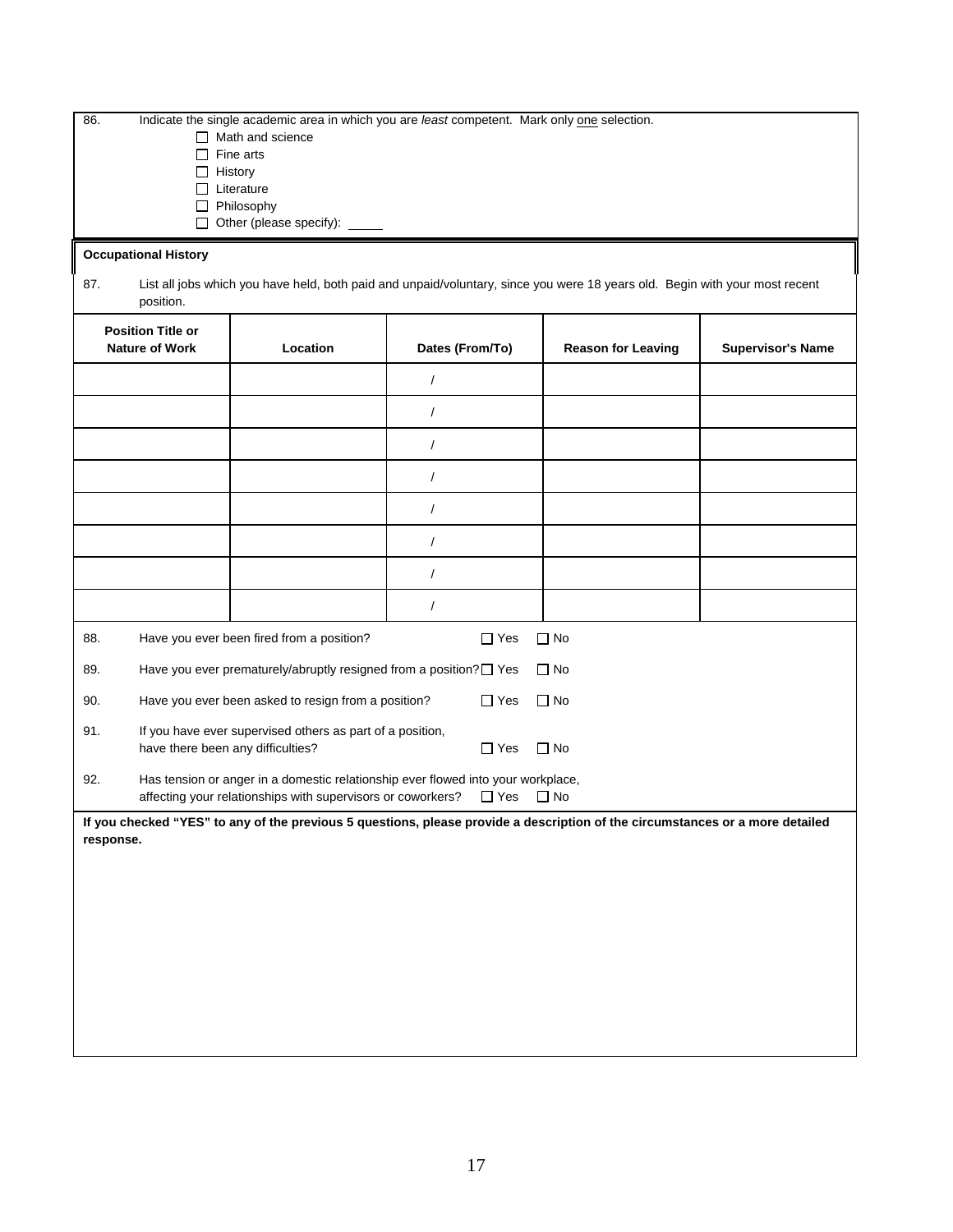| 93. | Describe the worst problem you have experienced at a position and how you handled it.                                                                                                                                                                |
|-----|------------------------------------------------------------------------------------------------------------------------------------------------------------------------------------------------------------------------------------------------------|
| 94. | Describe, as specifically as possible, the characteristics of an ideal "supervisor" that would optimally motivate you?                                                                                                                               |
| 95. | Describe at least two or three features of a satisfying ministry or work project you have concentrated on recently or in the past<br>(e.g., working with others who are responsive to my ideas, seeing a particular project completed that I began). |
| 96. | Describe the most important feature of a very satisfying work day for yourself.                                                                                                                                                                      |
| 97. | What personality traits or behaviors in others do you find difficult to accept or like?                                                                                                                                                              |
| 98. | What personality traits in yourself do you think may sometimes be a problem for others?                                                                                                                                                              |
| 99. | List the important ingredients of a successful career in the ministry.                                                                                                                                                                               |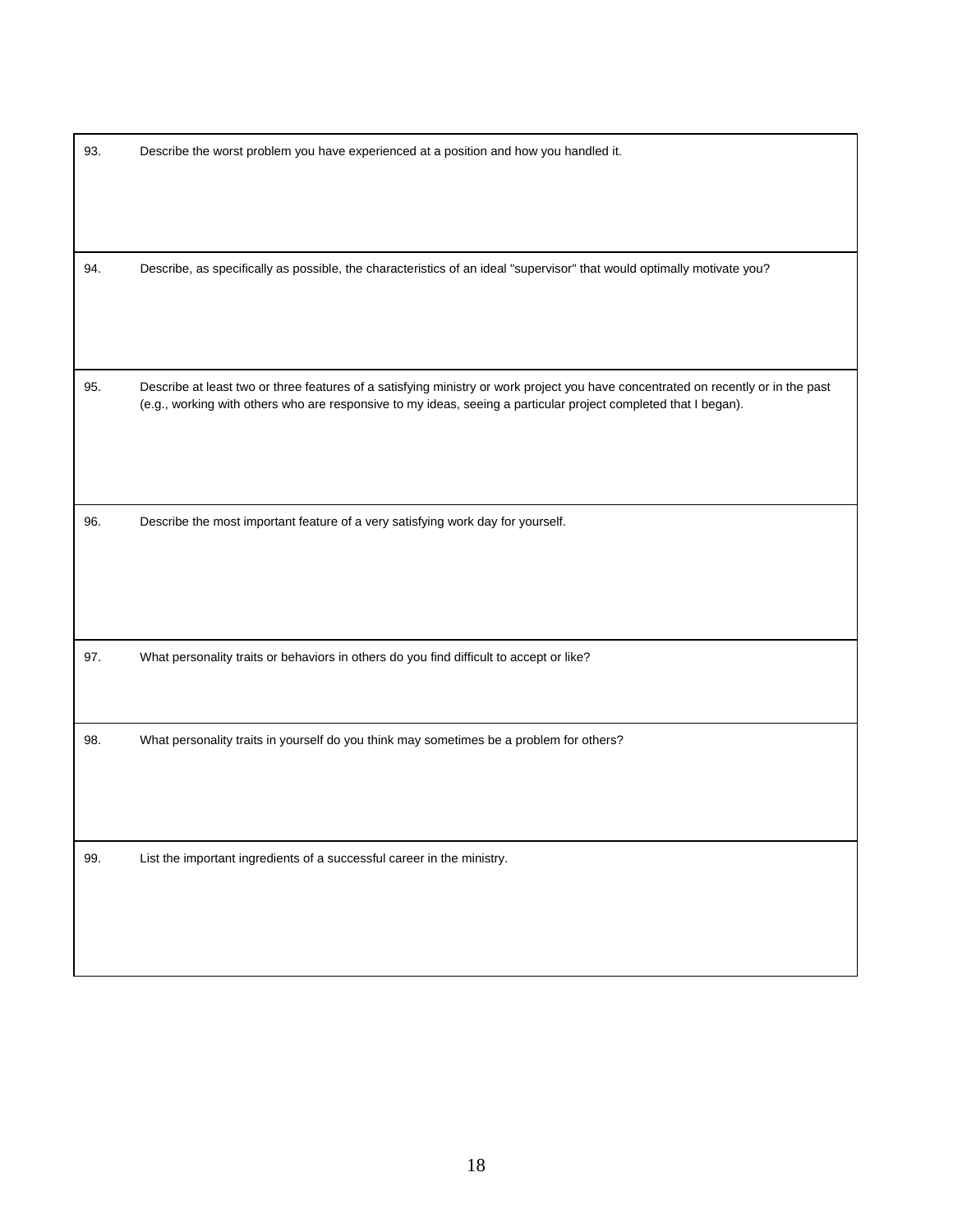|                   | <b>Medical History</b> |                                                       |                                                                                                                                                              |                     |                         |  |
|-------------------|------------------------|-------------------------------------------------------|--------------------------------------------------------------------------------------------------------------------------------------------------------------|---------------------|-------------------------|--|
| 100.              |                        | Have you ever had any major medical problems?         |                                                                                                                                                              |                     | $\Box$ Yes $\Box$ No    |  |
| 101.              |                        | Have you ever been hospitalized for medical problems? |                                                                                                                                                              |                     | $\Box$ Yes $\Box$ No    |  |
| 102.              |                        |                                                       | Have you ever had problems with your heart, lungs, liver, or kidneys?                                                                                        |                     | $\Box$ Yes $\Box$ No    |  |
| 103.              |                        | Do you have any allergies to any medications?         |                                                                                                                                                              |                     | $\Box$ No<br>$\Box$ Yes |  |
| 104.              |                        | Have you ever had any surgery?                        |                                                                                                                                                              |                     | $\Box$ Yes $\Box$ No    |  |
| 105.              |                        | Have you ever had a problem with your weight?         |                                                                                                                                                              |                     | $\Box$ No<br>$\Box$ Yes |  |
| 106.              |                        |                                                       | Have you ever had major concerns about your weight, body size or shape?                                                                                      |                     | $\Box$ Yes<br>$\Box$ No |  |
|                   |                        |                                                       | If you checked "YES" to any of the questions above, please provide a description of the circumstances or a more detailed                                     |                     |                         |  |
|                   |                        |                                                       | response. (If you need more space, please use the pages provided at the end of this questionnaire.)                                                          |                     |                         |  |
|                   |                        |                                                       |                                                                                                                                                              |                     |                         |  |
|                   |                        |                                                       |                                                                                                                                                              |                     |                         |  |
|                   |                        |                                                       |                                                                                                                                                              |                     |                         |  |
|                   |                        |                                                       |                                                                                                                                                              |                     |                         |  |
|                   |                        |                                                       |                                                                                                                                                              |                     |                         |  |
|                   |                        |                                                       |                                                                                                                                                              |                     |                         |  |
|                   |                        |                                                       |                                                                                                                                                              |                     |                         |  |
|                   |                        |                                                       |                                                                                                                                                              |                     |                         |  |
|                   |                        |                                                       |                                                                                                                                                              |                     |                         |  |
|                   |                        |                                                       |                                                                                                                                                              |                     |                         |  |
|                   |                        |                                                       |                                                                                                                                                              |                     |                         |  |
|                   |                        |                                                       |                                                                                                                                                              |                     |                         |  |
|                   |                        |                                                       |                                                                                                                                                              |                     |                         |  |
| 107.              |                        |                                                       | Do you currently take prescription medication for any medical problems?<br>If "YES," please list each medication, dose, duration of use, and reason for use. |                     | $\Box$ Yes $\Box$ No    |  |
|                   |                        |                                                       |                                                                                                                                                              |                     |                         |  |
| <b>Medication</b> |                        | Dosage & Route                                        | <b>Medical Condition</b>                                                                                                                                     | <b>Date Started</b> | Date D/C                |  |
| a.                |                        |                                                       |                                                                                                                                                              |                     |                         |  |
| b.                |                        |                                                       |                                                                                                                                                              |                     |                         |  |
|                   |                        |                                                       |                                                                                                                                                              |                     |                         |  |
| c.                |                        |                                                       |                                                                                                                                                              |                     |                         |  |
| 108.              |                        |                                                       | Do you currently take any non-prescription medication of any kind?                                                                                           |                     | $\Box$ Yes $\Box$ No    |  |
|                   |                        |                                                       | (e.g., laxatives, vitamins, food supplements, herbal preparations, over-the-counter sleeping pills)                                                          |                     |                         |  |
|                   |                        |                                                       | If "YES," please list each medication, duration of use, and reason for use.                                                                                  |                     |                         |  |
|                   | <b>Medication</b>      | Dosage & Route                                        | <b>Medical Condition</b>                                                                                                                                     | <b>Date Started</b> | Date D/C                |  |
| a.                |                        |                                                       |                                                                                                                                                              |                     |                         |  |
|                   |                        |                                                       |                                                                                                                                                              |                     |                         |  |
| b.                |                        |                                                       |                                                                                                                                                              |                     |                         |  |
|                   |                        |                                                       |                                                                                                                                                              |                     |                         |  |
| c.                |                        |                                                       |                                                                                                                                                              |                     |                         |  |
|                   |                        |                                                       |                                                                                                                                                              |                     |                         |  |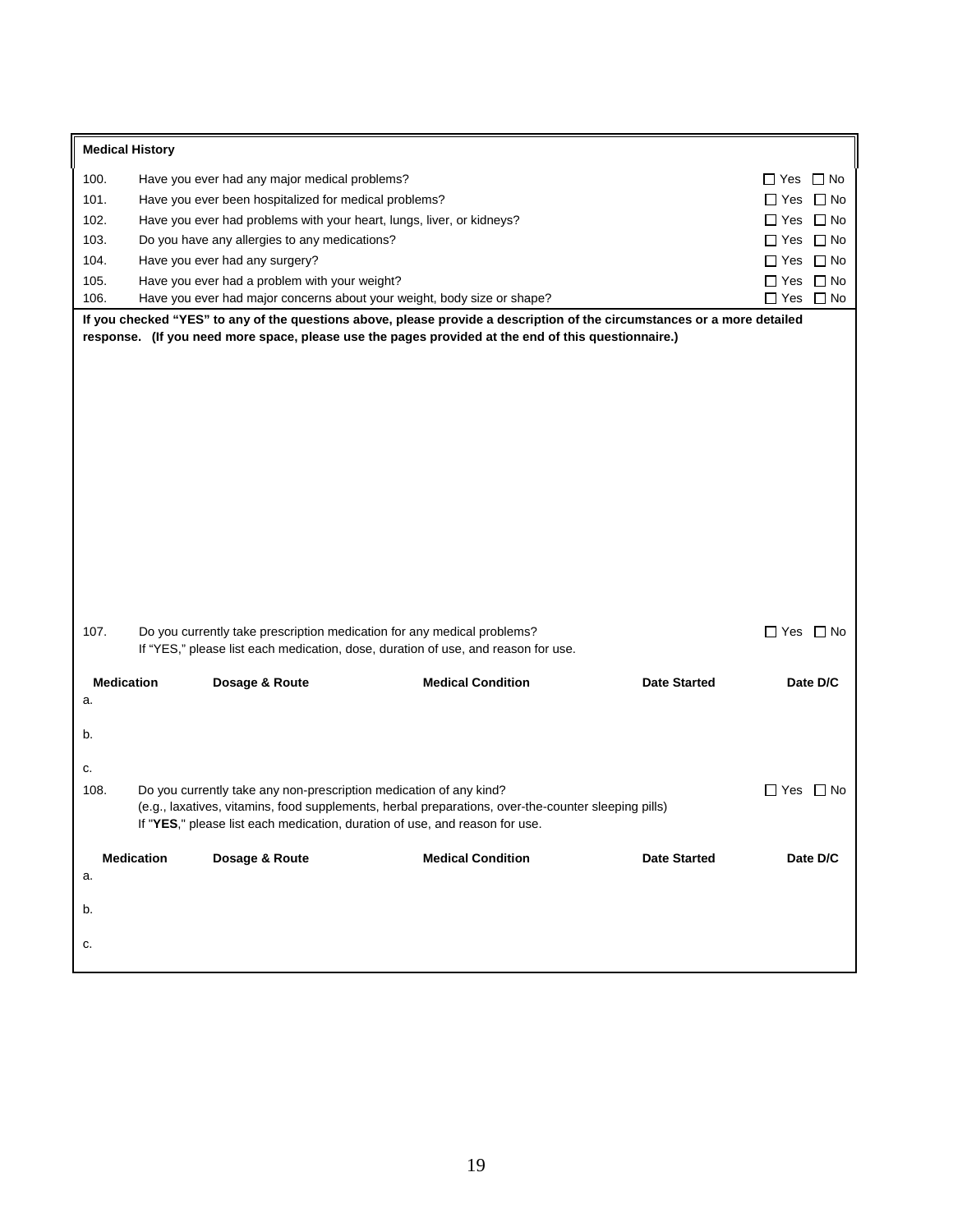| 109. | If "YES," please describe:                                                | Have you ever received alternative medical care (e.g., homeopathy, faith healing, etc.)?                                                                                  |                     | $\Box$ No<br>$\Box$ Yes |
|------|---------------------------------------------------------------------------|---------------------------------------------------------------------------------------------------------------------------------------------------------------------------|---------------------|-------------------------|
| 110. |                                                                           | Have you ever used any prescription medications in the past for more than two weeks?<br>If "YES," please list each medication, dose, duration of use, and reason for use. |                     | $\Box$ Yes $\Box$ No    |
|      | <b>Medication</b><br>Dosage & Route                                       | <b>Medical Condition</b>                                                                                                                                                  | <b>Date Started</b> | Date D/C                |
| a.   |                                                                           |                                                                                                                                                                           |                     |                         |
| b.   |                                                                           |                                                                                                                                                                           |                     |                         |
| c.   |                                                                           |                                                                                                                                                                           |                     |                         |
| 111. | Have you ever had a major head injury?<br>lost consciousness).            | If "yes," please describe each such occurrence, date of the injury, and whether you lost consciousness (and for how long you                                              |                     | $\Box$ Yes<br>$\Box$ No |
| 112. | When was the last time you saw a physician?<br>For what reason?           |                                                                                                                                                                           |                     |                         |
| 113. | How many times have you seen a physician in the last five years?          |                                                                                                                                                                           |                     |                         |
|      | How many times have you seen a physician in the last year?                |                                                                                                                                                                           |                     |                         |
| 114. | If "YES," please explain.                                                 | Have you ever disregarded a physician's or other health provider's advice?                                                                                                |                     | $\Box$ Yes $\Box$ No    |
| 115. | Do you smoke cigarettes or use other tobacco products?<br>If "YES,"<br>ΙI | How much do you smoke/use daily? _____                                                                                                                                    |                     | $\Box$ Yes $\Box$ No    |
|      | □                                                                         | How long have you been smoking or using other tobacco products? _____                                                                                                     |                     |                         |
|      | Describe any attempts to quit.                                            |                                                                                                                                                                           |                     |                         |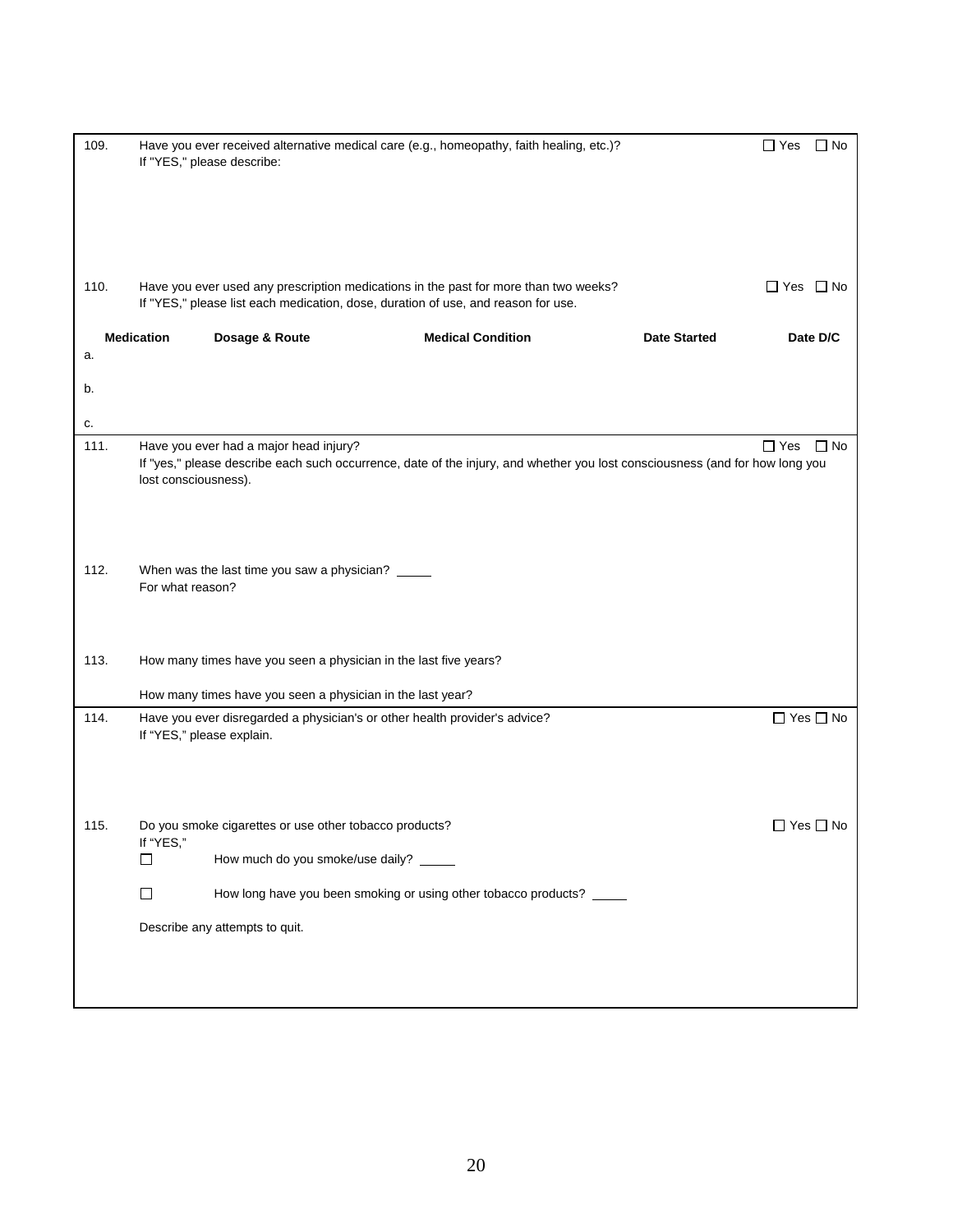| <b>Psychiatric History</b>  |                                                                                                                                                           |                                                                                                       |                                                                                                                                                                                                                                    |                                                                                                          |  |  |  |
|-----------------------------|-----------------------------------------------------------------------------------------------------------------------------------------------------------|-------------------------------------------------------------------------------------------------------|------------------------------------------------------------------------------------------------------------------------------------------------------------------------------------------------------------------------------------|----------------------------------------------------------------------------------------------------------|--|--|--|
|                             | $\Box$ Yes $\Box$ No<br>116. Have you ever sought professional help or a self-help program for emotional problems?<br>If "YES," complete the chart below. |                                                                                                       |                                                                                                                                                                                                                                    |                                                                                                          |  |  |  |
| Type of Care                | Dates of Care<br>or Duration                                                                                                                              | Reason for Visit/<br>Admission                                                                        | Nature of Treament<br>(psychotherapy, medication)                                                                                                                                                                                  | Your Response<br>to Treatment                                                                            |  |  |  |
| Outpatient                  |                                                                                                                                                           |                                                                                                       |                                                                                                                                                                                                                                    |                                                                                                          |  |  |  |
| Partial/Day<br>Hospital     |                                                                                                                                                           |                                                                                                       |                                                                                                                                                                                                                                    |                                                                                                          |  |  |  |
| Inpatient/<br>Residential   |                                                                                                                                                           |                                                                                                       |                                                                                                                                                                                                                                    |                                                                                                          |  |  |  |
|                             | If "YES," complete the chart below.                                                                                                                       | 117. Have you ever been or are you currently treated with medication for an emotional problem?        |                                                                                                                                                                                                                                    | $\Box$ Yes $\Box$ No                                                                                     |  |  |  |
| <b>Medication</b>           | <b>Dosage</b>                                                                                                                                             | <b>Condition Being Treated</b>                                                                        | <b>Date Started</b>                                                                                                                                                                                                                | <b>Date Stopped</b>                                                                                      |  |  |  |
| a.<br>b.<br>c.<br>response. | 118. Have you ever seriously thought about taking your own life?<br>119. Have you ever attempted to kill yourself?                                        | 121. Have you ever been a party to sexual abuse, child abuse, physical abuse, or sexual exploitation? | 120. Have emotional problems ever significantly interfered with your work and/or academic performance?<br>If you checked "Yes" to any of the questions above, please provide a description of the circumstances or a more detailed | $\Box$ Yes<br>$\Box$ No<br>$\Box$ Yes<br>$\Box$ No<br>$\Box$ Yes<br>$\Box$ No<br>$\Box$ Yes<br>$\Box$ No |  |  |  |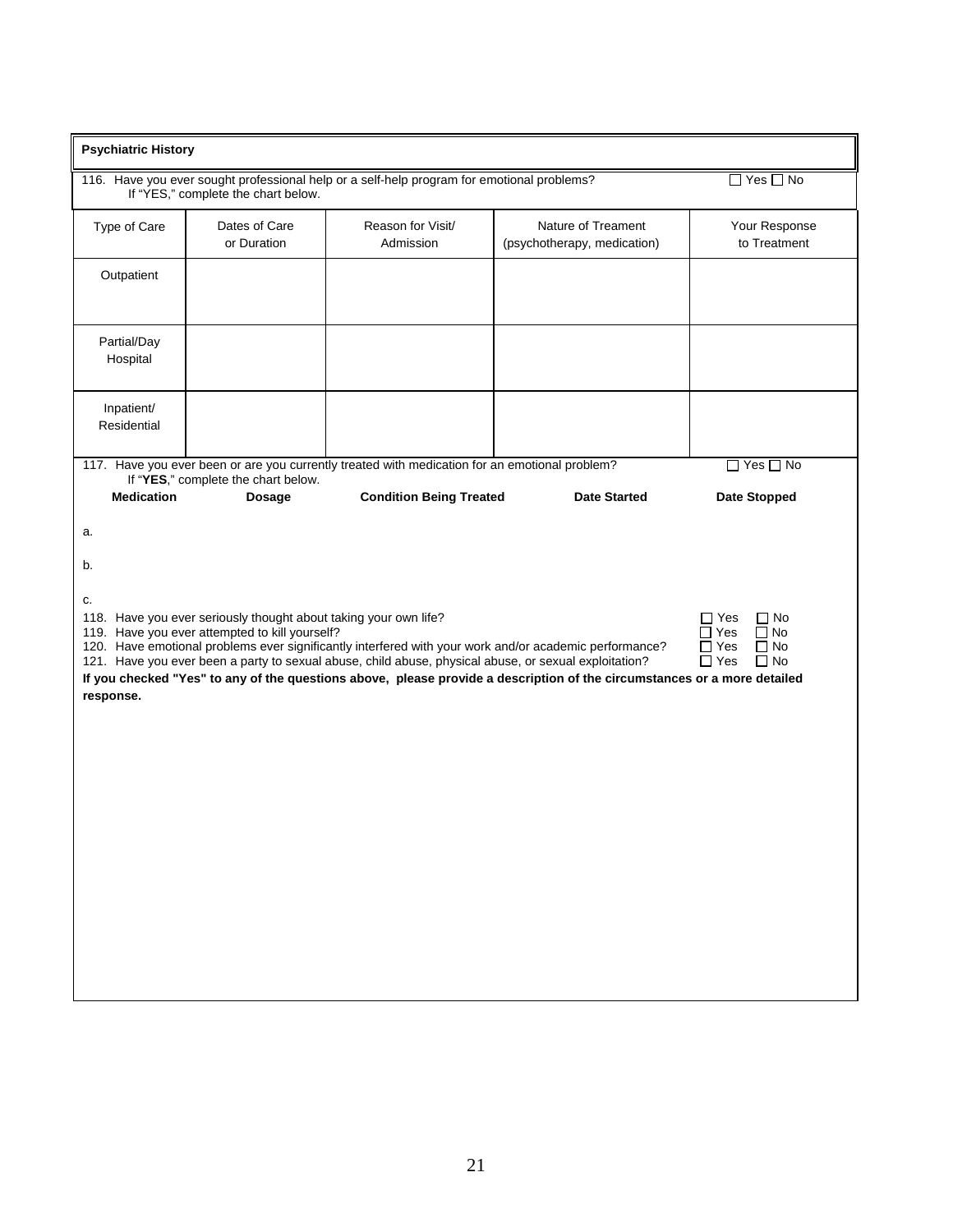|           |                | 122. Have you ever engaged in, or been told that you have a diagnosis of any of the following?                                     | $\square$ Yes $\square$ |
|-----------|----------------|------------------------------------------------------------------------------------------------------------------------------------|-------------------------|
|           | No             |                                                                                                                                    |                         |
|           |                | If "YES," please mark that item and describe the circumstances.<br>$\Box$ Exhibitionism (exposure of one's genitals to a stranger) |                         |
|           |                | Fetishism (use of non-living objects for sexual gratification)                                                                     |                         |
|           |                | $\Box$ Frotteurism (rubbing a non-consenting person)                                                                               |                         |
|           |                | $\Box$ Pedophilia (adult's sexual activity with a prepubescent child or adolescent)                                                |                         |
|           |                | □ Sexual masochism (obtaining sexual gratification from being humiliated, beaten, bound, or otherwise made to                      |                         |
|           |                | suffer)<br>□ Sexual sadism (inflicting psychological or physical suffering on someone else to obtain sexual satisfaction)          |                         |
|           |                | □ Voyeurism (observing unsuspecting people, usually strangers, who are naked, disrobing, or engaging in sexual                     |                         |
|           |                | activity)                                                                                                                          |                         |
|           | Circumstances: |                                                                                                                                    |                         |
|           |                |                                                                                                                                    |                         |
|           |                |                                                                                                                                    |                         |
|           |                |                                                                                                                                    |                         |
|           |                |                                                                                                                                    |                         |
|           |                |                                                                                                                                    |                         |
|           |                |                                                                                                                                    |                         |
|           |                |                                                                                                                                    |                         |
|           |                |                                                                                                                                    |                         |
| 123.      |                | To your knowledge, has any blood relative (grandparents, parents, aunts, uncles, nephews, cousins, siblings, or children) ever:    |                         |
|           | $\Box$         | received or sought out professional help for any emotional problem?                                                                | $\Box$ Yes $\Box$ No    |
|           | П              | been treated with medication for any emotional problem?                                                                            | $\Box$ Yes $\Box$ No    |
|           | □              | received or sought out professional help for a drug or alcohol problem?                                                            | $\Box$ Yes $\Box$ No    |
|           | П              | had a history of untreated emotional and/or drug or alcohol problem?                                                               | $\Box$ Yes $\Box$ No    |
|           |                | If you checked "Yes" to any of the questions above, please provide a description of the circumstances or a more detailed           |                         |
| response. |                |                                                                                                                                    |                         |
|           |                |                                                                                                                                    |                         |
|           |                |                                                                                                                                    |                         |
|           |                |                                                                                                                                    |                         |
|           |                |                                                                                                                                    |                         |
|           |                |                                                                                                                                    |                         |
|           |                |                                                                                                                                    |                         |
|           |                |                                                                                                                                    |                         |
|           |                |                                                                                                                                    |                         |
|           |                |                                                                                                                                    |                         |
|           |                |                                                                                                                                    |                         |
|           |                |                                                                                                                                    |                         |
|           |                |                                                                                                                                    |                         |
|           |                |                                                                                                                                    |                         |
|           |                |                                                                                                                                    |                         |
|           |                |                                                                                                                                    |                         |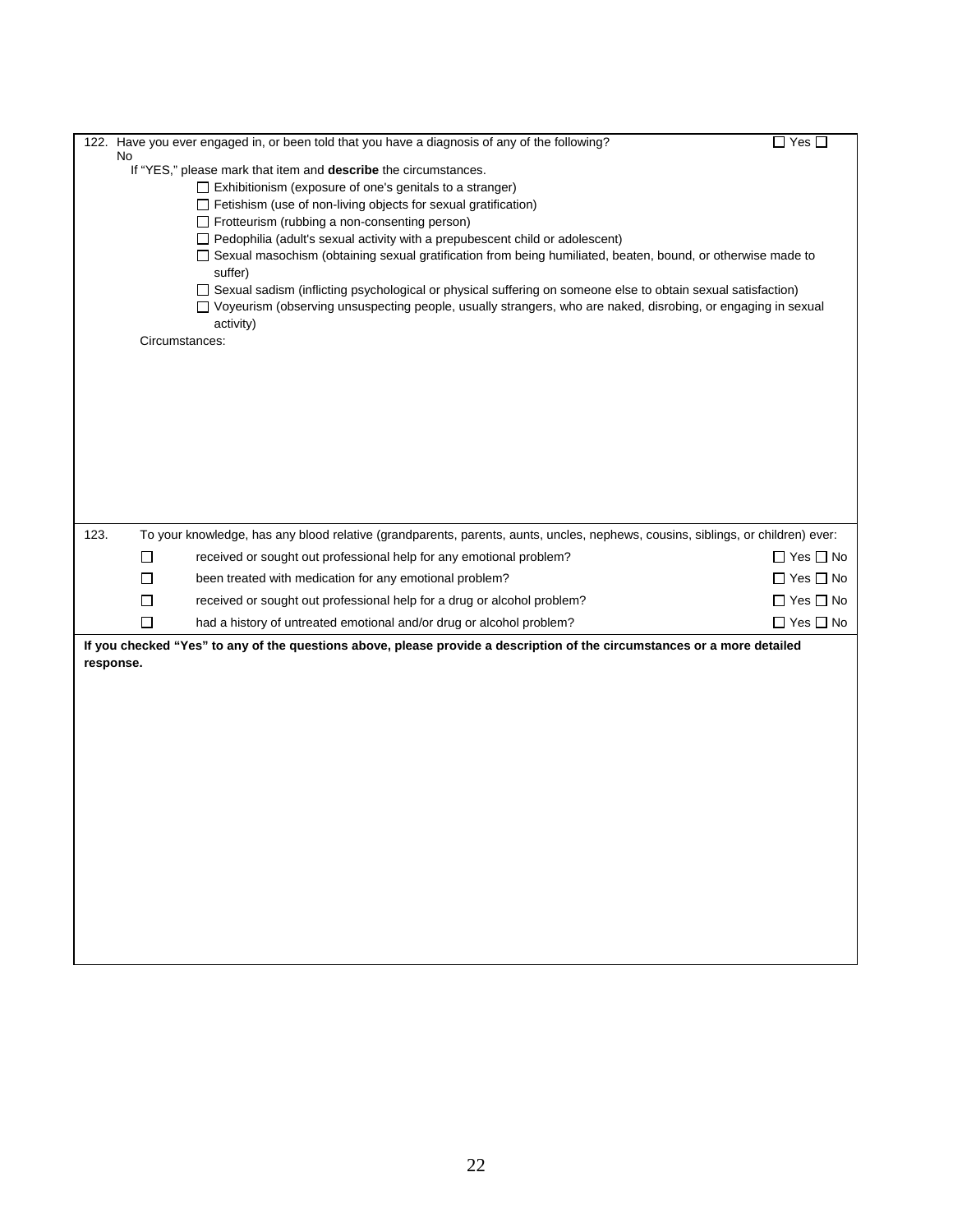| 124. In the past year, on average:<br>How many alcoholic drinks did you have each week? ____<br>How many drinks have you had in the past year? |            |              |
|------------------------------------------------------------------------------------------------------------------------------------------------|------------|--------------|
| 125. Have you ever used/consumed alcohol on a daily basis?<br>How much did you use daily? _____<br>Over what period of time?                   | $\Box$ Yes | $\Box$ No    |
| 126. Have you ever drank so much that you could not remember what happened by the next morning?<br>If "Yes," describe the circumstances.       | $\Box$ Yes | $\Box$ No    |
| 127. Have you ever tried to cut down on the amount you drink?                                                                                  | $\Box$ Yes | $\Box$ No    |
| 128. Have you ever become annoyed with others when they discuss your drinking?                                                                 | $\Box$ Yes | $\Box$ No    |
| 129. Have others ever raised concerns about your drinking patterns or behavior while drinking?                                                 | $\Box$ Yes | $\Box$ No    |
| 130. Do you ever feel guilty about your drinking?                                                                                              | $\Box$ Yes | $\Box$ No    |
| 131. Have you ever taken a drink in the morning?                                                                                               | $\Box$ Yes | $\Box$ No    |
| 132. Has your drinking ever caused you problems at work, school, or at home with your family?                                                  | $\Box$ Yes | $\Box$ No    |
| 133. Have you ever been charged with or convicted for driving while intoxicated or driving<br>under the influence of alcohol?                  | $\Box$ Yes | $\Box$ No    |
| 134. Is it ever hard for you to stop drinking after only one drink?                                                                            | $\Box$ Yes | $\square$ No |
| 135. Did you ever take a drink before going out to a function where you know there will be no alcohol?                                         | $\Box$ Yes | $\Box$ No    |
| If you checked "YES" to any of the questions above, please provide a description of the circumstances or a more detailed<br>response.          |            |              |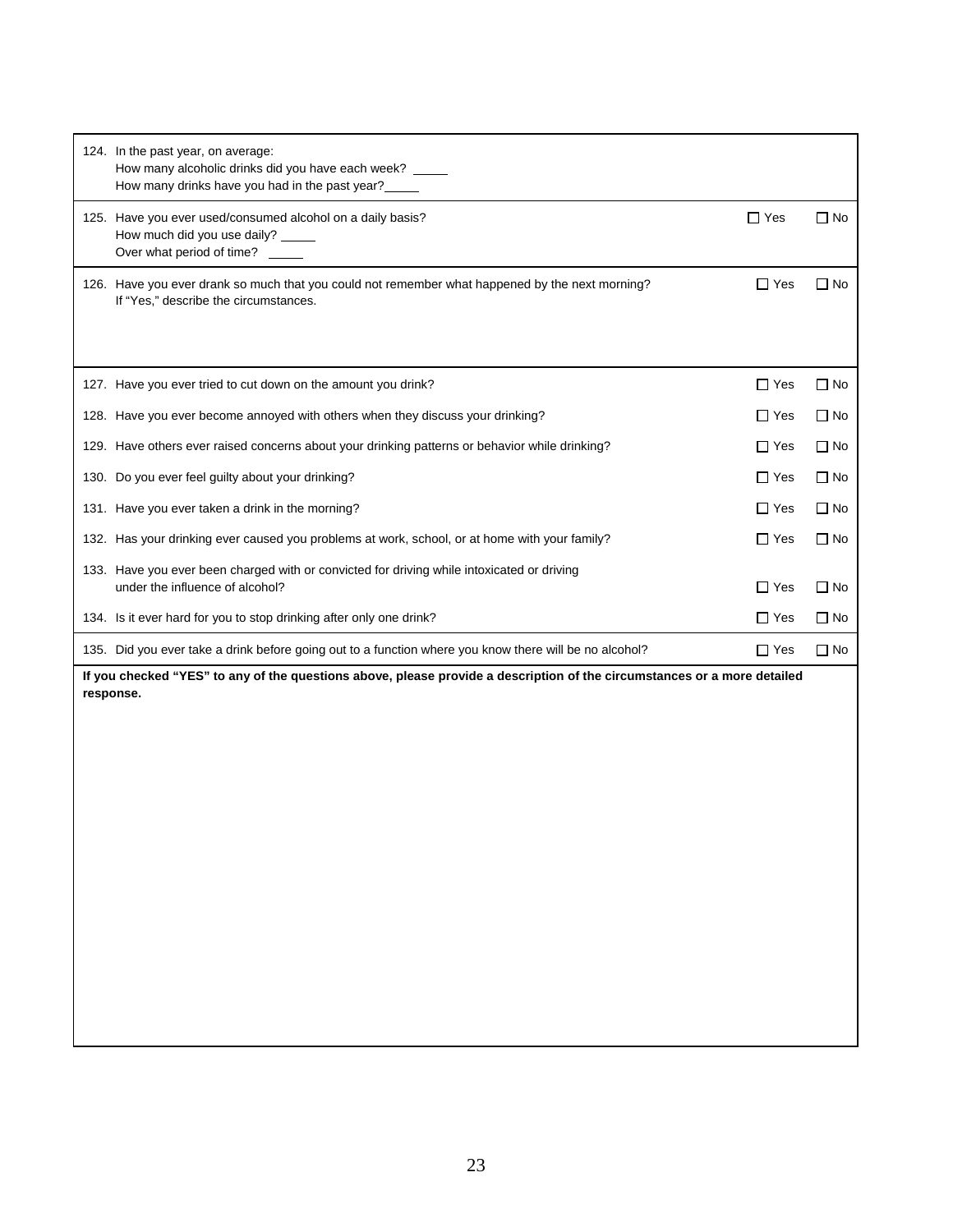|                                       | 136. Place a checkmark beside any of the following drugs that you now use or have ever used:                                                                                                                                                                                                                                                                                                                                               |                                    |  |                                                                                      |  |                                                                                                                                                                                                                                            |                                               |
|---------------------------------------|--------------------------------------------------------------------------------------------------------------------------------------------------------------------------------------------------------------------------------------------------------------------------------------------------------------------------------------------------------------------------------------------------------------------------------------------|------------------------------------|--|--------------------------------------------------------------------------------------|--|--------------------------------------------------------------------------------------------------------------------------------------------------------------------------------------------------------------------------------------------|-----------------------------------------------|
|                                       | Marijuana or hashish<br>$\Box$ Cocaine<br>$\Box$ Heroin or other narcotics<br>Crack<br>$\Box$ LSD<br>$\Box$ Amphetamines<br>$\Box$ Barbiturates or downers<br>$\Box$ Diet pills*<br>$\Box$ Tranquilizers of any kind*<br>$\Box$ Sleeping pills*<br>Hallucinogens (for example,<br>$\Box$ PCP (angel dust)<br>mescaline, psilocybin)<br>$\Box$ Laxatives and/or diuretics<br>□ Other drug (specify): _____<br>□ Other drug (specify): _____ |                                    |  |                                                                                      |  |                                                                                                                                                                                                                                            |                                               |
|                                       |                                                                                                                                                                                                                                                                                                                                                                                                                                            | need to complete the next section. |  |                                                                                      |  | If you used these drugs while under the care of a physician and used them according to the physician's prescription/order, you do not                                                                                                      |                                               |
|                                       |                                                                                                                                                                                                                                                                                                                                                                                                                                            |                                    |  | drug used. Also state your longest period of abstinence from the drug.               |  | 137. If you marked a substance above, list when you used the drug, over what period of time, and average daily and weekly amount of the                                                                                                    |                                               |
| Name of Drug                          |                                                                                                                                                                                                                                                                                                                                                                                                                                            | Date Usage Began                   |  | <b>Date Stopped</b>                                                                  |  | <b>Average Daily/</b><br><b>Weekly Amount Used</b>                                                                                                                                                                                         | <b>Longest Period</b><br><b>Of Abstinence</b> |
|                                       |                                                                                                                                                                                                                                                                                                                                                                                                                                            |                                    |  |                                                                                      |  |                                                                                                                                                                                                                                            |                                               |
|                                       |                                                                                                                                                                                                                                                                                                                                                                                                                                            |                                    |  |                                                                                      |  |                                                                                                                                                                                                                                            |                                               |
|                                       |                                                                                                                                                                                                                                                                                                                                                                                                                                            |                                    |  |                                                                                      |  |                                                                                                                                                                                                                                            |                                               |
|                                       |                                                                                                                                                                                                                                                                                                                                                                                                                                            |                                    |  |                                                                                      |  |                                                                                                                                                                                                                                            |                                               |
|                                       |                                                                                                                                                                                                                                                                                                                                                                                                                                            |                                    |  |                                                                                      |  |                                                                                                                                                                                                                                            |                                               |
| $\Box$ Yes                            | $\Box$ No                                                                                                                                                                                                                                                                                                                                                                                                                                  |                                    |  |                                                                                      |  | 138. Have you ever been treated for or sought professional help for a drug, alcohol or eating problem?<br>139. Have you ever attended Alcoholics Anonymous, Narcotics Anonymous, Narcotics Anonymous or any of the other 12-step programs? | Yes<br>∃ No                                   |
|                                       |                                                                                                                                                                                                                                                                                                                                                                                                                                            |                                    |  | If you checked "Yes" to either of the two questions above, complete the chart below: |  |                                                                                                                                                                                                                                            |                                               |
| <b>Type of Care</b>                   |                                                                                                                                                                                                                                                                                                                                                                                                                                            | Dates of Care<br>or Duration       |  | <b>Reason for Visit/</b><br><b>Admission</b>                                         |  | <b>Nature of Treament</b><br>(psychotherapy, medication)                                                                                                                                                                                   | Your Response<br>to Treatment                 |
| Outpatient/<br>Self-help              |                                                                                                                                                                                                                                                                                                                                                                                                                                            |                                    |  |                                                                                      |  |                                                                                                                                                                                                                                            |                                               |
| <b>Partial/Day</b><br><b>Hospital</b> |                                                                                                                                                                                                                                                                                                                                                                                                                                            |                                    |  |                                                                                      |  |                                                                                                                                                                                                                                            |                                               |
| Inpatient/<br><b>Residential</b>      |                                                                                                                                                                                                                                                                                                                                                                                                                                            |                                    |  |                                                                                      |  |                                                                                                                                                                                                                                            |                                               |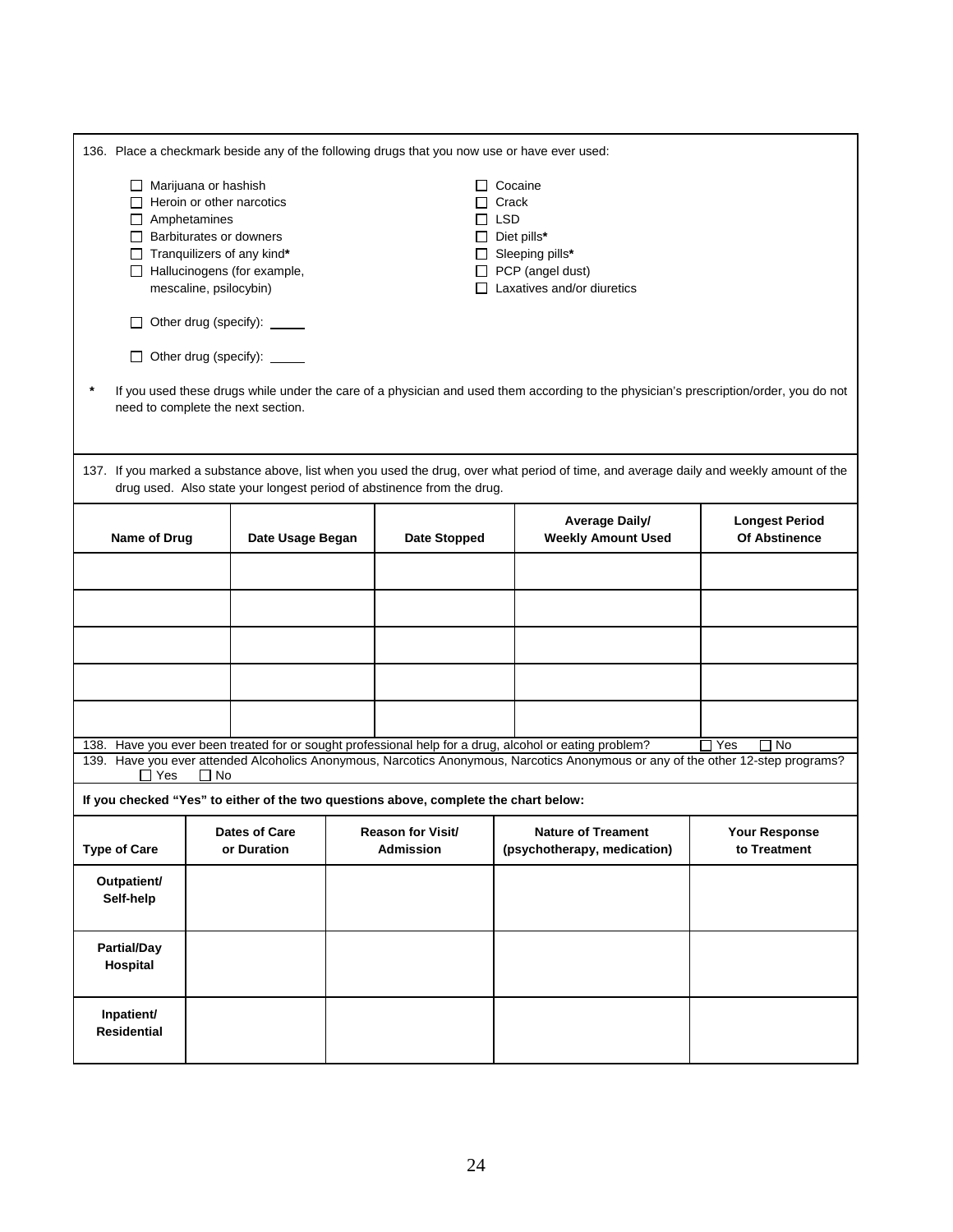| <b>Legal History</b>                                                                                                                  |                                                                                                                                                                                                                                                                                                               |                                                                                                                               |            |                      |
|---------------------------------------------------------------------------------------------------------------------------------------|---------------------------------------------------------------------------------------------------------------------------------------------------------------------------------------------------------------------------------------------------------------------------------------------------------------|-------------------------------------------------------------------------------------------------------------------------------|------------|----------------------|
|                                                                                                                                       | 140. Have you ever been charged with a crime of any kind?                                                                                                                                                                                                                                                     |                                                                                                                               | $\Box$ Yes | $\Box$ No            |
|                                                                                                                                       | 141. Have you ever been convicted of any crime?                                                                                                                                                                                                                                                               |                                                                                                                               | $\Box$ Yes | $\Box$ No            |
|                                                                                                                                       | 142. Have you ever been placed on probation?                                                                                                                                                                                                                                                                  |                                                                                                                               | $\Box$ Yes | $\Box$ No            |
|                                                                                                                                       | 143. Have you ever been charged with traffic violations, including vehicular homicide or<br>driving while intoxicated?                                                                                                                                                                                        |                                                                                                                               | $\Box$ Yes | $\Box$ No            |
|                                                                                                                                       | 144. Has your drivers license ever been suspended or revoked?                                                                                                                                                                                                                                                 |                                                                                                                               | $\Box$ Yes | $\Box$ No            |
|                                                                                                                                       | 145. Have you ever been incarcerated?                                                                                                                                                                                                                                                                         |                                                                                                                               | $\Box$ Yes | $\Box$ No            |
|                                                                                                                                       | 146. If you have been divorced, have you ever fallen behind on court-ordered child support<br>or alimony payments?                                                                                                                                                                                            |                                                                                                                               | $\Box$ Yes | $\Box$ No            |
|                                                                                                                                       | 147. Have you ever initiated a lawsuit?                                                                                                                                                                                                                                                                       |                                                                                                                               | $\Box$ Yes | $\Box$ No            |
|                                                                                                                                       | 148. Have you ever been a defendant in a lawsuit?                                                                                                                                                                                                                                                             |                                                                                                                               | $\Box$ Yes | $\Box$ No            |
|                                                                                                                                       | If you checked "Yes" to any of the questions above, please provide a description of the circumstances or a more detailed<br>response.                                                                                                                                                                         |                                                                                                                               |            |                      |
| <b>Financial History</b>                                                                                                              |                                                                                                                                                                                                                                                                                                               |                                                                                                                               |            |                      |
|                                                                                                                                       | 149. Select the category which most closely approximates your family's annual income bracket during your childhood and adolescence:<br>□ Under \$15,000<br>$\Box$ \$15,000 -- \$24,999<br>$\Box$ \$25,000 -- \$39,999<br>$\Box$ \$40,000 -- \$49,999<br>$\Box$ \$50,000 -- \$59,999                           | $\Box$ \$60,000 -- \$74,999<br>$\Box$ \$75,000 -- \$99,999<br>$\Box$ \$100,000 -- \$150,000<br>□ Over \$150,000 per year      |            |                      |
|                                                                                                                                       | 150. Select the category which most closely approximates the highest annual income you have ever received:<br>$\Box$ Under \$15,000<br>$\Box$ \$15,000 -- \$24,999<br>$\Box$ \$25,000 -- \$39,999<br>$\Box$ \$40,000 -- \$49,999<br>$\Box$ \$50,000 -- \$59,999<br>What year did you reach this income level: | $\Box$ \$60,000 -- \$74,999<br>$\Box$ \$75,000 -- \$99,999<br>$\Box$ \$100,000 -- \$150,000<br>$\Box$ Over \$150,000 per year |            |                      |
|                                                                                                                                       | 151. Has your family ever experienced any significant financial changes?                                                                                                                                                                                                                                      |                                                                                                                               |            | $\Box$ Yes $\Box$ No |
|                                                                                                                                       | 152. Are you currently or have you ever experienced serious financial difficulties?                                                                                                                                                                                                                           |                                                                                                                               |            | $\Box$ Yes $\Box$ No |
|                                                                                                                                       | 153. Have you ever declared bankruptcy?                                                                                                                                                                                                                                                                       |                                                                                                                               |            | $\Box$ Yes $\Box$ No |
|                                                                                                                                       | 154. Do you have any ongoing problems with personal/family financial management?<br>(e.g. credit card debt, foreclosures, problems with debt collectors, compulsive gambling)                                                                                                                                 |                                                                                                                               |            | $\Box$ Yes $\Box$ No |
| If you checked "Yes" to any of the questions above, please provide a description of the circumstances or a more detailed<br>response. |                                                                                                                                                                                                                                                                                                               |                                                                                                                               |            |                      |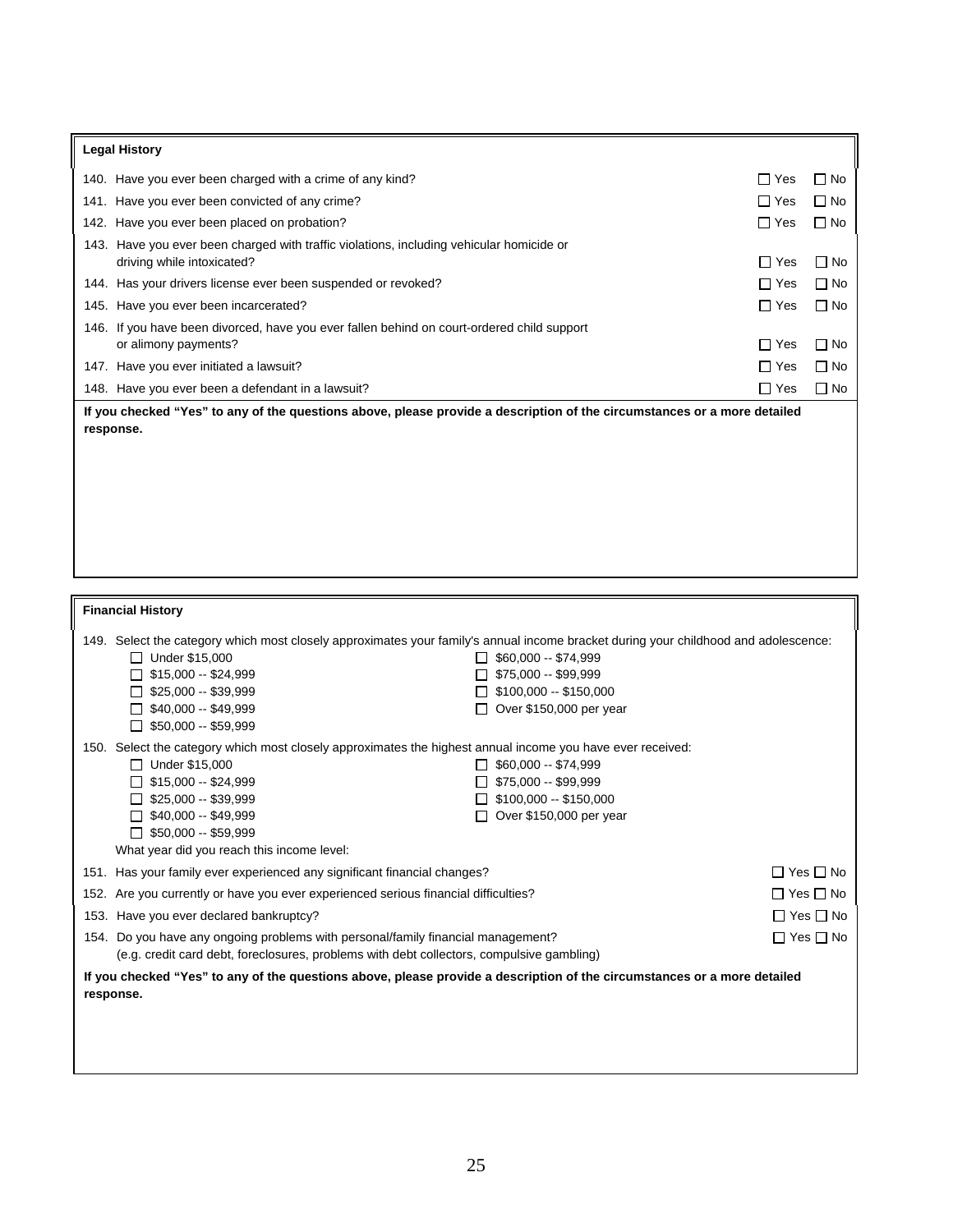The following additional space is to be used to complete your answer to any questions. Please write the question number and your answer.